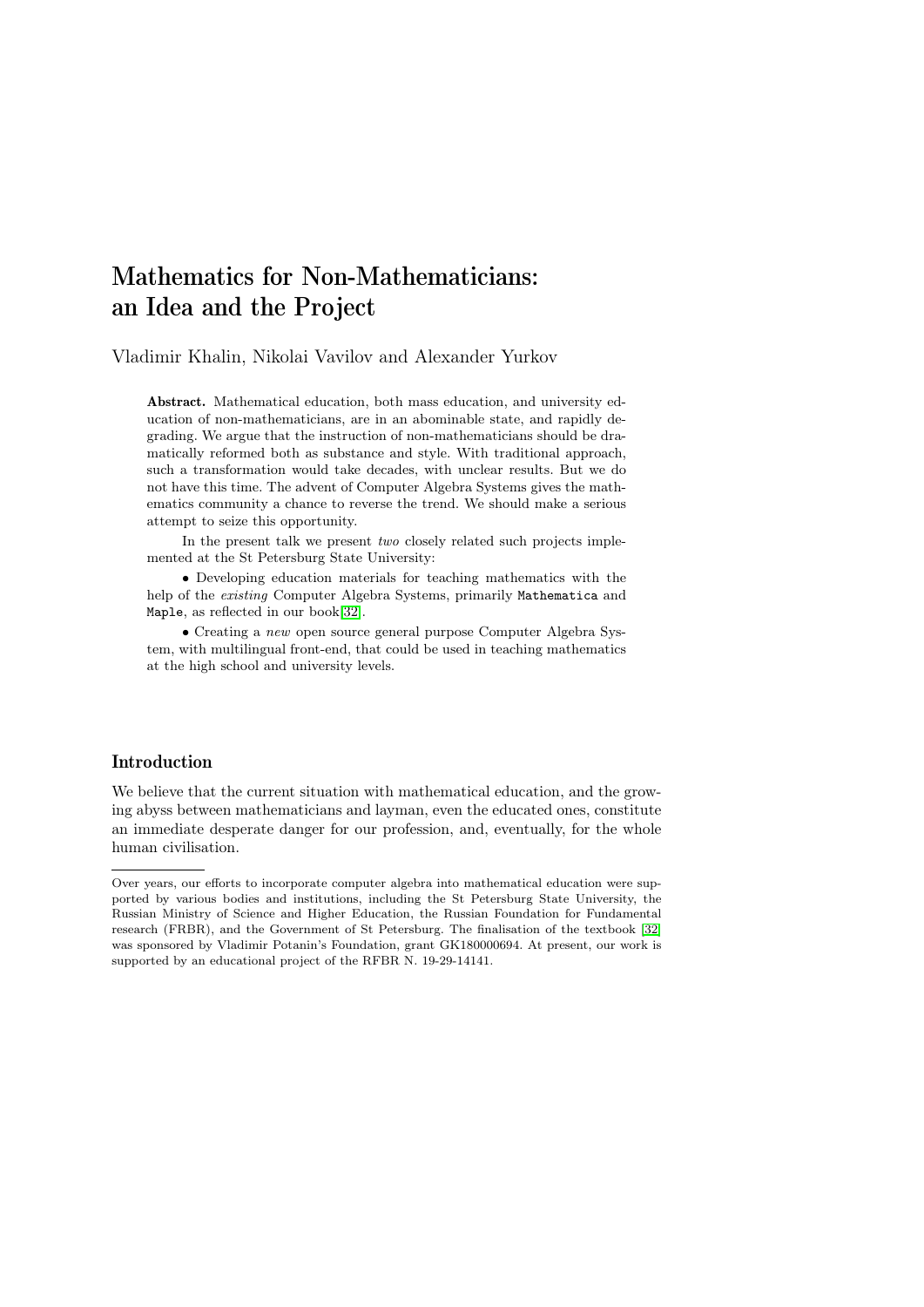The problem has been aggravated by the advent of computers, which can address vast majority of the traditional tasks, where Mathematics is applied, and whose mathematical software has no user serviceable parts. This has created a wide-spread illusion that now for the end-users there is no need to study any Mathematics whatsoever.

Our own assessment of the situation is exactly the opposite. To successfully function within their subject fields most professionals would now need to grasp much more Mathematics, and at that much deeper and more advanced Mathematics. Teaching non-mathematicians the necessary Mathematics in the same style we did before is simply not feasible.

We believe though, that, being part of the problem, computers can be also a decisive part of its solution. We describe a current project "Mathematics and Computers" implemented at the St Petersburg State University for the last 15 years. The concept is to focus exclusively on understanding and big ideas, while replacing most of the proofs and actual computational skills — apart from the most basic and the most enlightening ones — by computer calculations, experiments, and visualisation. The hard part was, of course, to develop a set of a few hundred test problems that would require both mathematical and algorithmic thinking. A fraction of our experience in this direction is reflected in the recent textbook [\[32\]](#page-28-0).

Although we mostly discuss our teaching experience in St Petersburg, the problem itself seems to be of a very general nature, apparent in all technologically developed societies for several decades now. Compare, for instance, the 1981 lecture by Vladimir Rokhlin [\[27\]](#page-28-1) or the 1990 article by William Thurston [\[29\]](#page-28-2), which starts with the constatation: MATHEMATICS EDUCATION IS IN AN UNACCEPTABLE STATE. The interest of non-mathematicians in taking mathematics courses was constantly fading even then, see [\[16,](#page-27-0) [12\]](#page-27-1). However, it seems to us that the situation has dramatically exacerbated over the last 10–15 years, after computers have turned the tables.

# 1. Mathematics in human culture

Let us start with some self-evident truths:

- Spiritually and noetically, mathematics is, together with other higher creative arts, such as music or visual arts, the paramount manifestation of human culture.
- On the other hand, pragmatically we live in the world created by mathematics and science, in the first place by the mathematische Naturwissenschaft.
- Overall, it would not be a great exaggeration to assert, as Oswald Spengler did, that the level of a civilisation is largely determined by the level of its mathematics.

Unfortunately, these simple facts are rarely — if at all! — fully recognised not only by the general public, such as taxpayers, entrepreneurs, and polititians, but even by philosophers, journalists, educationalists and other discoursemongers.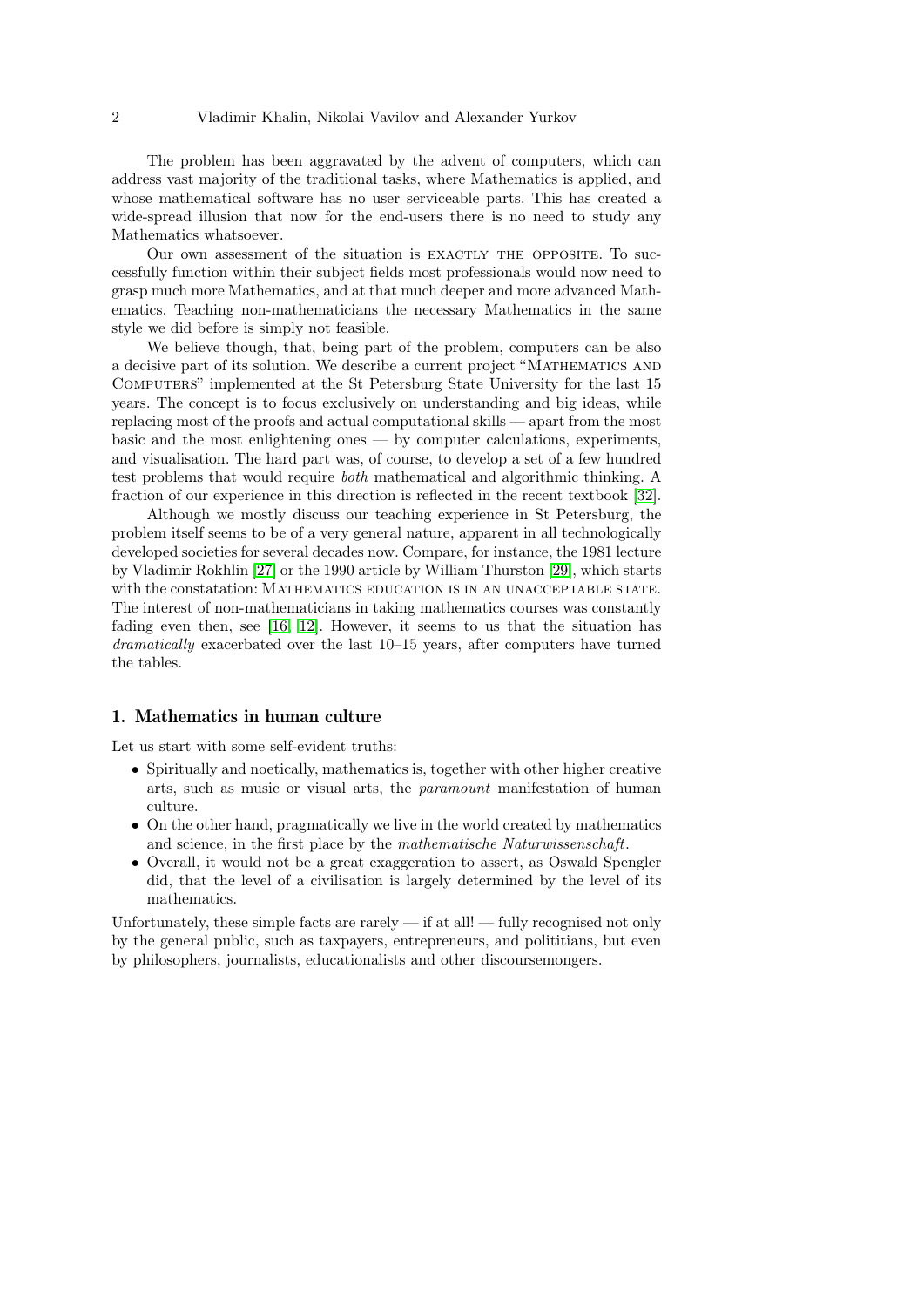In fact, most of the things around us, inlcuding ourselves, could not have existed in the present form without science. It starts simply with the sheer numerical strength of the human race (and other synanthropic animal species, such as cattle, pig, or sheep), which by several orders of magnitude exceeds the population of any other animal species of comparable body mass, and which would had been impossible to maintain without science.

Similarly, it is IMPOSSIBLE TO MAINTAIN — let alone to develop! — many of the present-day technologies without a large number of individuals deeply congnisant in mathematics and science.

At various periods of history, Mathematics has been extremely successful in fostering the development of natural sciences, initially Astronomy and Physics, later on also other sciences and engineering.

We strongly believe that nowadays Mathematics *could* play a similar role in the development of life sciences, such as Biology and Medicine, as also in Linguistics, Psychology, Economics, etc.

Today, we even have most of the requisite tools and computational resources. What is lacking, however, is the **awareness** on the part of those who have to apply Mathematics in the respective subject fields. They do not know any Mathematics, they do not understand it, and they do not even understand why it is relevant that Mathematics is the only feasible mediator between spirit and reality.

# 2. Mathematical education

The above explains an absolutely exceptional role played by mathematical education in the functioning of a society. As Jean Pierre Kahane stated it: in no other science has teaching and learning such social importance (cited in [\[4\]](#page-26-0)).

- Here, one should clearly distinguish
- Pre-university level spectators;
- Mathematics for non-mathematicians gentlemen;
- Mathematics for mathematicians players.

Of these three, training professional mathematicians is the least problematic. We fully agree with Rokhlin that TEACHING MATHEMATICS TO THE WOULD-BE mathematicians is infinitely easier than teaching mathematics to nonmathematicians, see [\[27\]](#page-28-1). If you know, understand and love your subject, and if you are honest with your students, it does not matter, whether you are an accomplished teacher, and what you do exactly, and how you do it. If they are already interested in Mathematics, you can relax, since you are bound to get through, regardless.

However, when working with the general public, or with other professionals, you should be at all time aware that you are working at three completely different levels:

- Mathematics as part of general culture;
- Mathematics per se;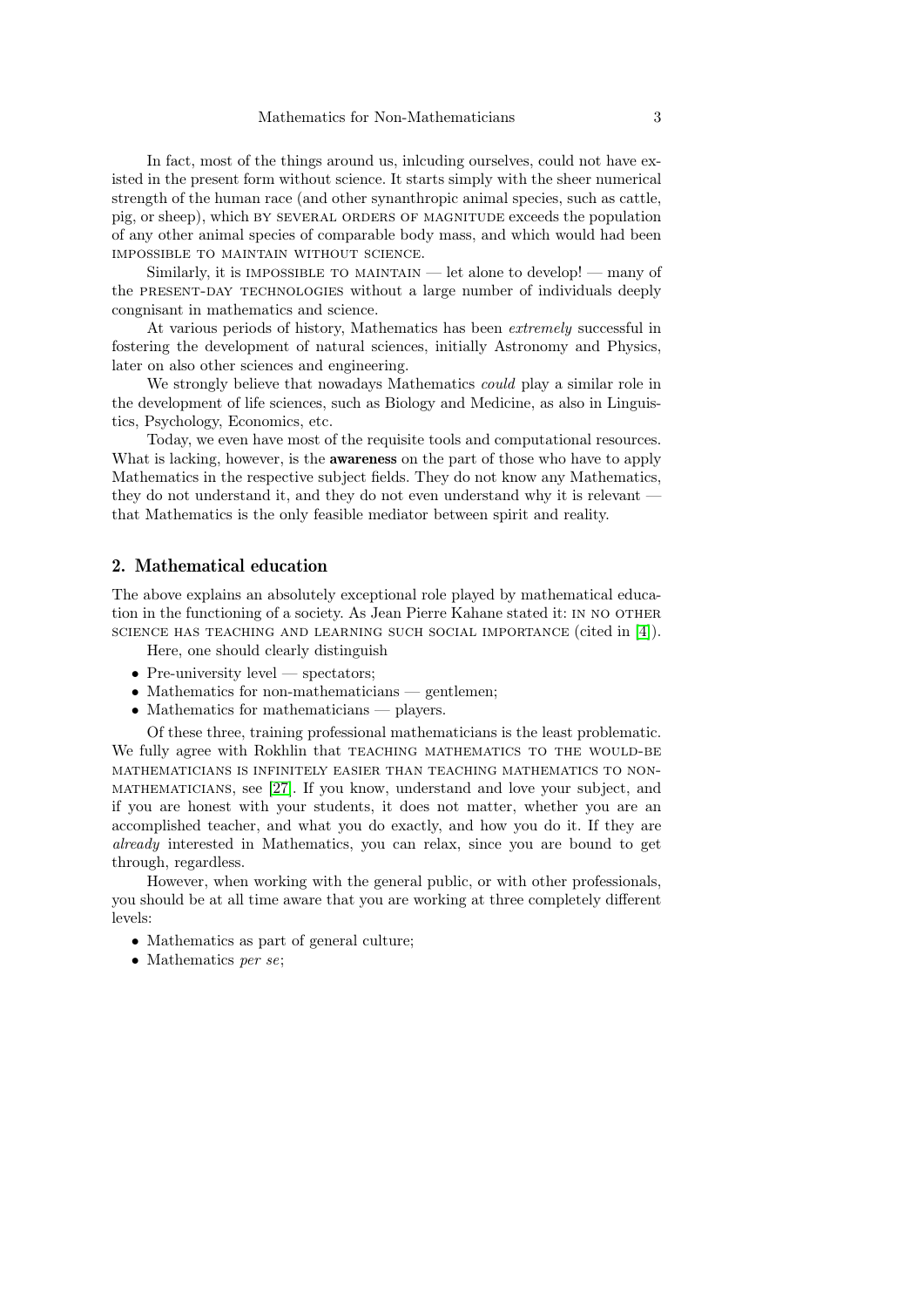• Mathematics for specific applications.

The fundamental flaw of the traditional mathematical education is that it is focusing on, and advertising the third aspect alone, which is invariably the least important one of all, mostly the least interesting one of all, and usually fictitious.

In our view, the single most important aspect of teaching mathematics at the elementary level is the cultivation of intellectual honesty. In other words, the ability to distinguish what you understand from what you don't, what was defined and has a precise meaning from what doesn't, what is said from what is intended, plausible from improbable, true from false, proven from conjectured, etc.

Another equally important aspect is the callisthenics of mind, as preparation to solve any kind of difficult problems. From this prospective, mathematics is a workout<sup>[1](#page-3-0)</sup> that allows to develop, train and maintain inner vision, aesthetic taste, memory, tenue, concentration, the abilities to observe, compare, generalise and specialise, draw conclusions, follow and construct chains of arguments, etc.

What becomes progressively more important at further stages, especially when you train professionals in other fields, is the mathematical **mode of thinking** itself. The ability to start with the first principles, to take the simplest possible case and build up from there, to express things in a different language, to use analogies, to argue symbolically, to compress huge bulks of arguments, etc.

If we are trying to sell specific applications, we lose! That's exactly what is happening now, with devastating effects.

### 3. Utilitarian prospective

It is our deep conviction that utilitarian principle destroys education. The best possible education is the useless one. The same applies to the mathematics education, of course.

In Europe the controversy between the supporters of a comprehensive approach to education, and the proponents of the practically-oriented one never subsided for the last 5 centuries, it seems. It suffices to recall the discord over the study of Latin and Greek in schools. Of course, this is indeed a huge social and economical issue, as we allude below.

But the debate itself is terribly much older than that. The polemic between Mo Di and Chuang-tze is still as relevant today, after 24 centuries, as it was in their life-time. But we are on the side of Chuang-tze, anyway: EVERYBODY KNOWS the usefullness of useful things. Nobody knows the usefullness of useless things.

As we all know, Mathematics is an art form working with ideas, see [\[18\]](#page-27-2), and, as Oscar Wilde observed, all art is quite useless. It is amazing, how often the word "useful" is repeated in Hardy's "Apology", dozens of times. Here is the most famous such instance, and the one most applicable to education:

<span id="page-3-0"></span><sup>1</sup>When asked "What kind of exercise do you prefer?", our colleague Timothy O'Meara responded: "Well, I'm exercising my brain".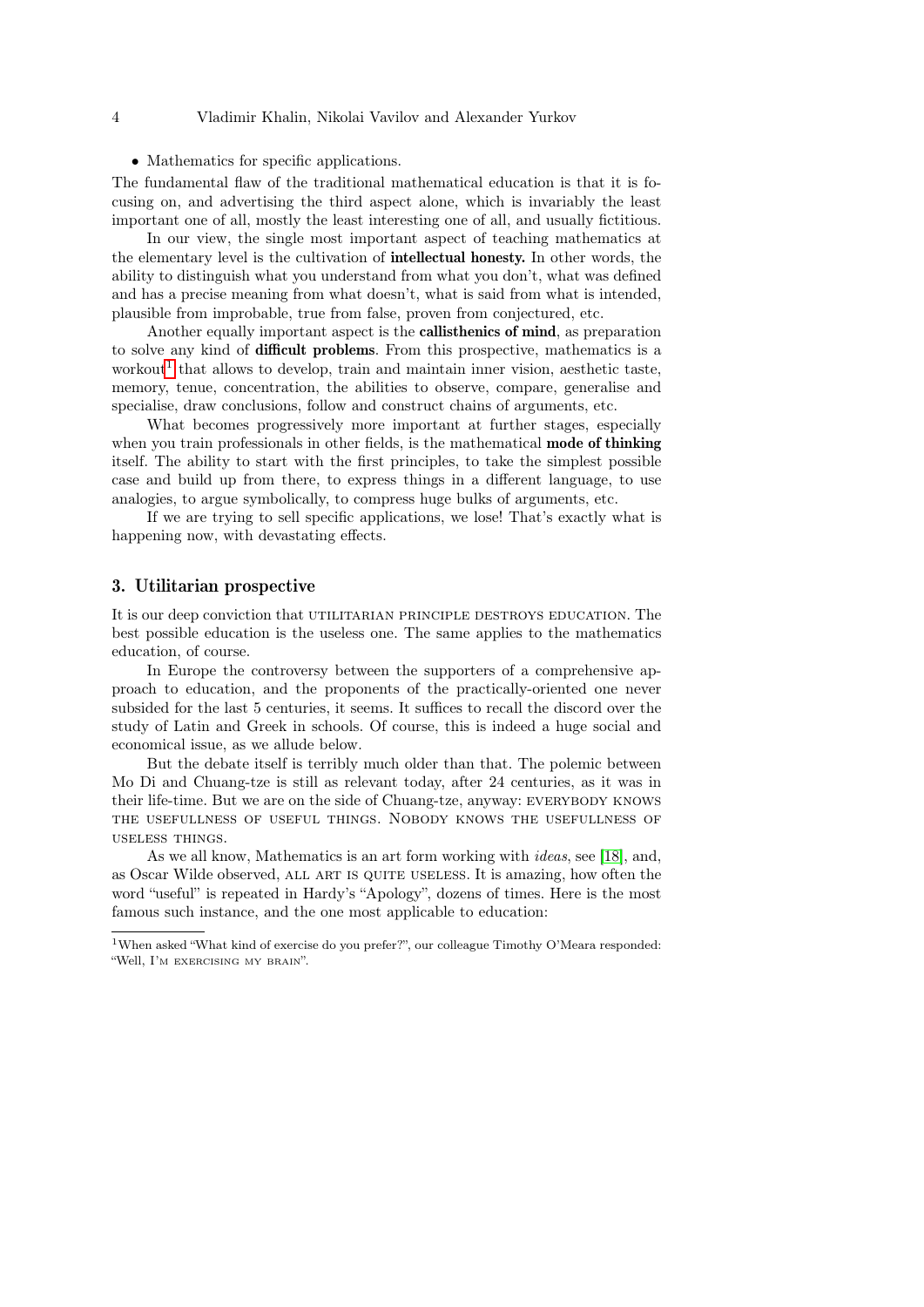One rather curious conclusion emerges, that pure mathematics is on the whole DISTINCTLY more useful than applied. A pure mathematician seems to have the advantage on the practical as well as on the aesthetic side. For what is useful above all is technique, and mathematical technique is taught mainly through pure mathematics.

Let us illustrate Hardy's thought in a typical example. Oftentimes, the time lapse between the initial idea and the subsequent discovery, and then between the discovery and its technical application, takes decades, or centuries. It would had been impossible to discover lasers in nature, they had to be invented on the basis of Quantum Mechanics. In turn, Quantum Mechanics could not have emerged without the preceding development of physics and mathematics, including, in particular, complex numbers, differential equations, or matrices.

However, the Italian XVI century algebraists, who introduced complex numbers, have done it for fun and for sport, rather than any practical applications. They have not been considering the possible role of complex numbers in Quantum Mechanics or lasers — or, for that matter, even in the alternating current or radio.

If you can summarise the XX century social and educational ideas with one word, that word would be "OVERSIMPLIFICATION". Yuri Manin [\[25\]](#page-27-3) makes an incisive comment to this effect:

The core intrinsic contradiction of the market metaphor (including the outrageous "free market of ideas") is this: we are projecting the multidimensional world of incomparable and incompatible degrees of freedom to the one-dimensional world of money prices. As a matter of principle, one cannot make it compatible with even basic order relations on these axes, much less compatible with non-existent or incomparable values of different kinds.

In this respect, the most oxymoronic use of the market metaphor is furnished by the expression "free market of ideas".

Only one idea is on sale at this market: that of "free market".

Similarly, "useful education" is trying to sell you only one idea: that of "usefulness".

# 4. Mathematics for the general public: sociology

Around 1905–1915 there were elite schools in St Peterburg, Gymnasia, whose students were studying Algebra from textbooks by Dmitry Grave, which started with the notion of field, complex numbers, and the like, and stopped short of Galois theory — that was his next textbook, for the University. Unfortunately, the mathematical awareness of the less privileged population strata was much lower than that.

Here is how Alexandre Borovik describes the corresponding choice nowdays, see [\[6\]](#page-26-1), reiterated in [\[7\]](#page-26-2):

Democratic nations, if they are sufficiently wealthy, have three options: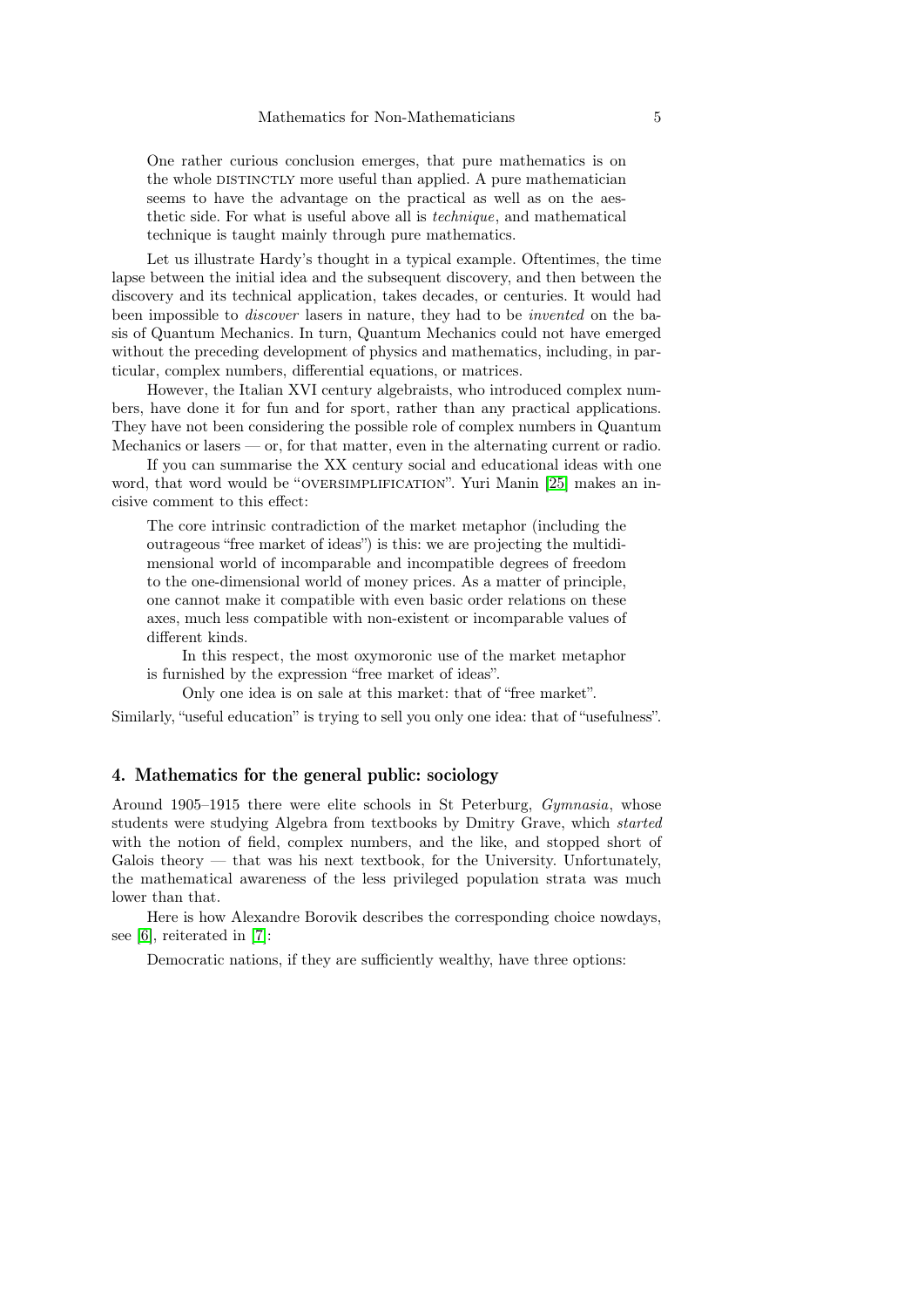(A) Avoid limiting children's future choices of profession, teach rich mathematics to every child—and invest serious money into thorough professional education and development of teachers.

(B) Teach proper mathematics, and from an early age, but only to a selected minority of children. This is a much cheaper option, and it still meets the requirements of industry, defence and security sectors, etc.

(C) Do not teach proper mathematics at all and depend on other countries for the supply of technology and military protection.

Which of these options are realistic in a particular country at a given time, and what the choice should be, is for others to decide.

I am only calling a spade a spade.

We do not immediately see, what it has to do with democracy  $\sim$  or wealth, for that matter — option  $(B)$  is not that much cheaper, after all. But the choice is obviously there, anyway.

In the 1990-ies one of us was teaching Matematica generale to a class of 200 economics and management students at the Università commerciale Luigi Bocconi. Then, he was shocked by the fact that in the same class there were students from ragioneria, who have never seen logarithms before, and other students from liceo scientifico, who were quite proficient with multiple integrals. In the last decades, Russia has rapidly evolved in the same direction, from option (A) to option (B), so that a similar lack of uniform preparation is now routine at some departments of our university. But again that was a social choice as much as an economic one.

What moderates the situation in Russia, and what makes recruiting excel-lent Mathematics<sup>[2](#page-5-0)</sup> students relatively easy, is the system of specialised PHYSICS and Mathematics Schools, operating in all major Russian cities, starting with Moscow, St Petersburg, Novosibirsk, etc. The first such schools were created by Andrei Kolmogorov, Dmitry Faddeev, Mikhail Lavrentiev and others some 60 years ago and they are still by  $\eta$  far the best, the most functional, and the most efficient component of the whole Russian educational system. The Presidential Liceum 239 is for St Peterburg what Lyceé Louis-le-Grand is for Paris, with all social implications. See the recent paper by Nikolai Konstantinov and Alexei Semenov [\[23\]](#page-27-4) for a detailed description of the principles, the history, and the current state of the Physics and Mathematics Schools.

However, all of our gut instincts suggest that the sharpest possible form of option (A) is the only correct answer. We do believe, that comprehensive and profound universal education in mathematics and exact sciences would be an excellent idea. It was never attempted before in the history of mankind, and we agree with Rokhlin [\[27\]](#page-28-1) that:

Somehow we feel intuitively that it would be good if our children and grandchildren were familiar with the logical culture, with the mathematical culture, if they could understand the exact sciences better.

<span id="page-5-0"></span> $2$ Well, actually, MATHEMATICS and COMPUTER SCIENCE, see https://math-cs.spbu.ru/en/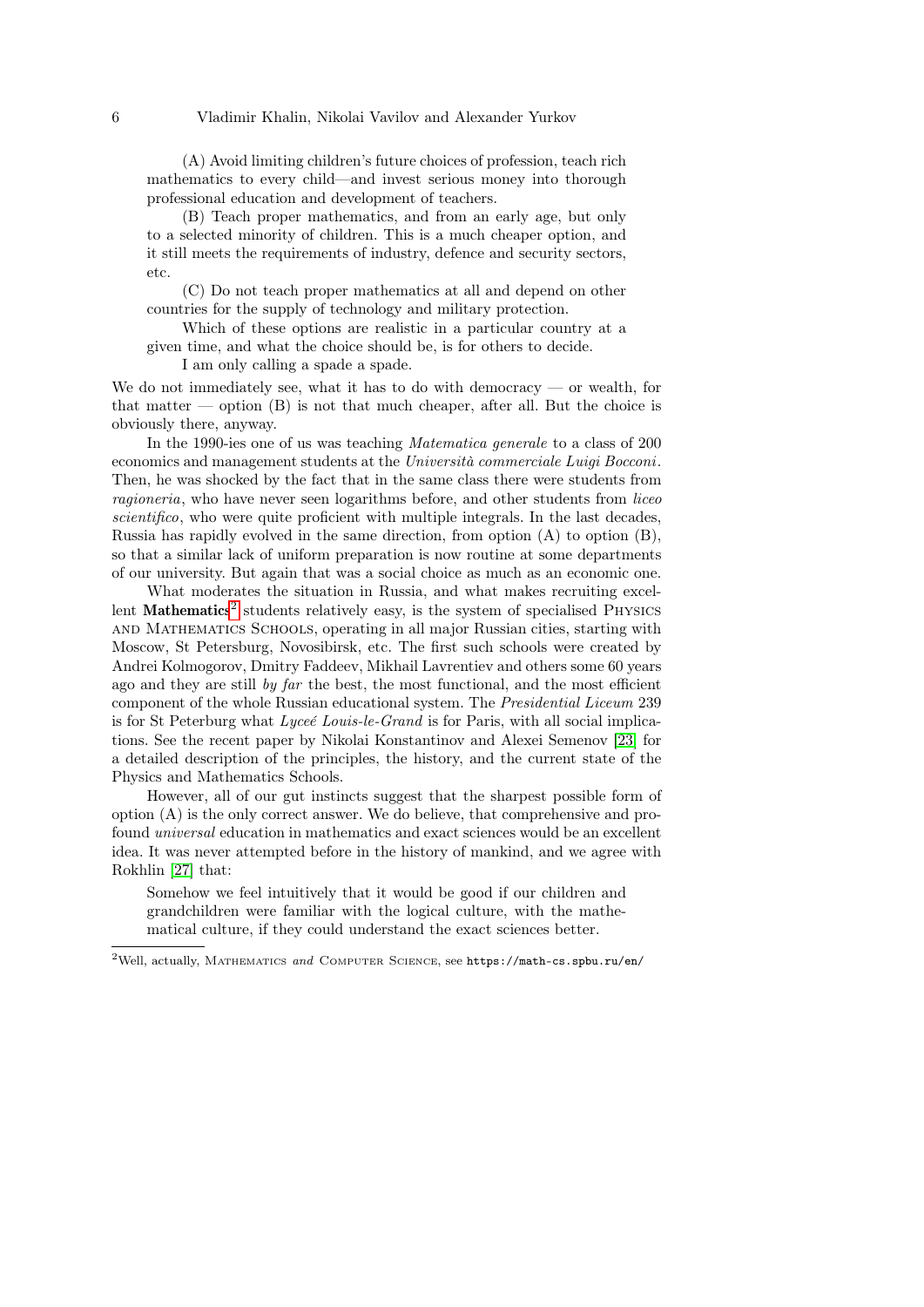# 5. Mathematics for the general public: instruction

The present day elementary mathematics instruction is encumbered by an overly rigid tradition, and is not up to the requirements of the XVI century. It may sound too dramatic, but we strongly believe this is the case. The existing curricula are mostly oriented towards the development of [obsolete] computational skills and mechanical use of a small number of [outdated] standard algorithms.

In the past, such similar needlework was of undeniable value, but today the need for mass training in ancient craftsmanship looks suspicious. It is akin to extracting fire by friction: you may have to use it once in your lifetime — probably not! — but it would be stupid to practice it each and every day.

Of course, it's up to you, how far you are prepared to go. Do we have to memorise the multiplication table  $100 \times 100$ ? What about  $10 \times 10$ ? Our viewpoint is as follows. It is useful to understand the idea of long multiplication — to get a clear understanding of the relative size of numbers, that the decimal notation is logarithmic [— or to multiply two 8-digit numbers that nobody has multiplied before, to get some feel of probability]. But it is pointless to systematically practice this skill — none of today's schoolchildren will have to perform such operations manually, simply because any computing device makes it faster, in a more efficient and more reliable way.

# 5.1. Curricula

With respect to the actual inner architecture of mathematics, or its current applications, the choice of the subject matter in school curricula seems to be rather arbitrary and bizarre. Of course, in many cases such oddities have a historical explanation, sometimes more than one.

Thus, for instance, the prevalence of trigonometry is easily explained by the needs of ballistics, and navigation. Here is what Alexandre Borovik [\[7\]](#page-26-2) writes in merit:

It is worth to remember that in the first half of the 20th century, school mathematics curricula in many nations were dictated by the Armed Forces' General Staffs – this is why trigonometry was the focal point and apex of school mathematics: in the era of mass conscription armies, it was all about preparation for training, in case of war, of a sufficient number of artillery and Navy officers and aircraft pilots. With this legacy, we still cannot make transition to a more human mathematics.

That's obvious, and obviously true. However, it does not explain why trigonometry is being taught in such an antediluvian manner, without complex numbers.

Of course, all of school trigonometry becomes immediately obvious once you explain that addition formulas for cosine and sine are precisely multiplication formulas for complex numbers, in various national traditions this is called Euler formula, or de Moivre formula, whatever. The father of one of us (who was an electrical engineer) explained this to him at the age of 10–11 years within half an hour.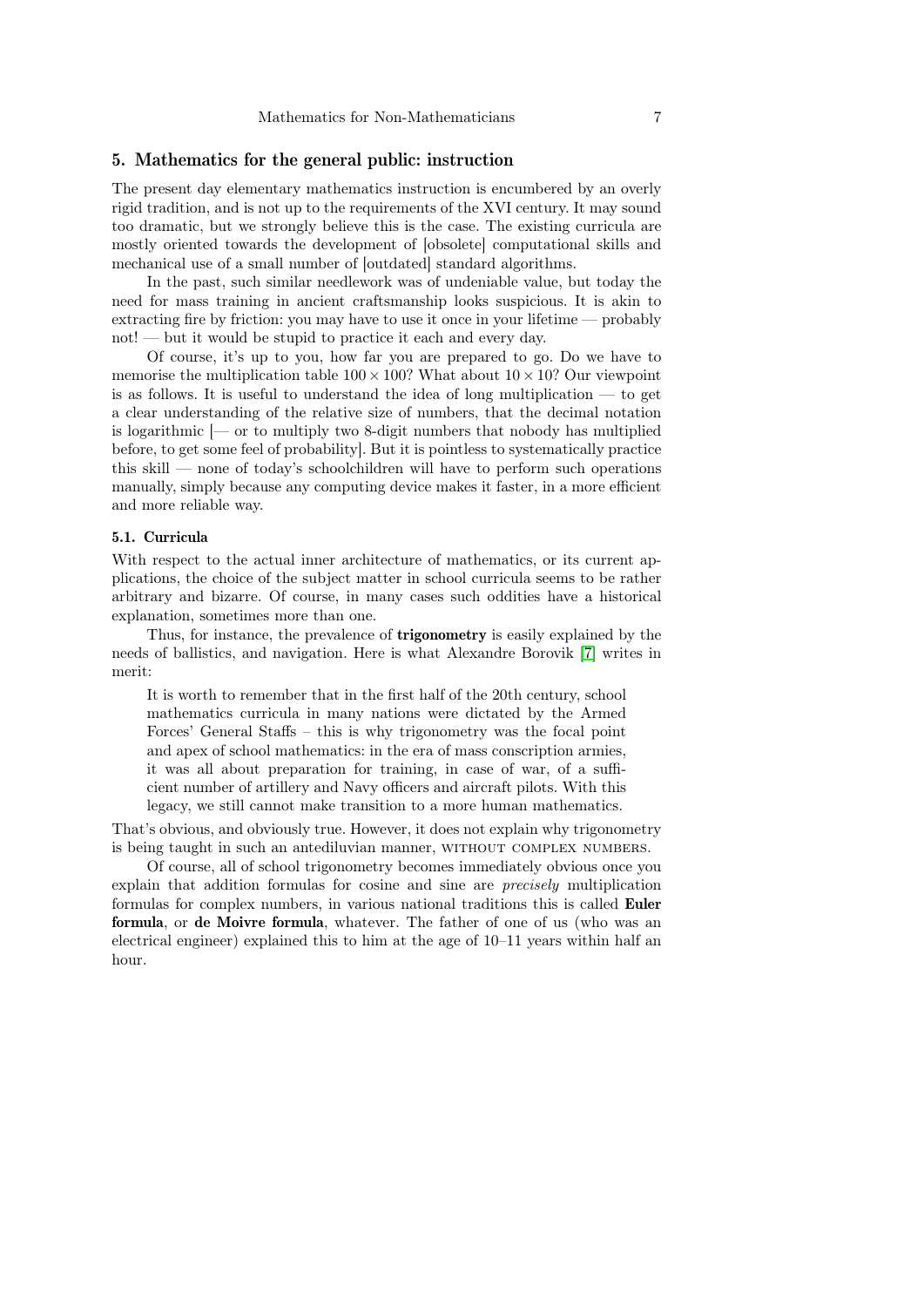This is not how it is done at schools, however. Instead, a child is forced to learn by rote dozens of seemingly unrelated special cases, and nobody explains the true meaning of signs, etc., one just has to memorise all of it.

The venial explanation due to Henri Lebesgue [\[24\]](#page-27-5), is that this is done out of pure sadism, just to torment and humiliate the child. A much more sinister interpretation is articulated by Yuri Neretin [\[26\]](#page-28-3), who believes this was done on purpose, as part of a market strategy to create a separate field of knowledge, elementary mathematics.

The business plan behind is roughly as follows:

- to use mathematics as a barrier and filter the so called *entrance mathe*matics, or exam mathematics.
- to create a market for private or semi-private educational services preparatory courses, private tutors, and the like  $+$  the corresponding literature, sites, etc.

Further, Neretin also observes that since this new field of knowledge does not have any relation whatsoever to any other branch of mathematics, pure or applied, the person who has perfectly mastered entrance mathematics does not thereby acquire any knowledge or skill remotely useful in mathematics or science.

Imagine the kind feelings the poor children and their parents must share towards that sort of mathematics! What is much worse, many of them are induced to think, this crossbreed of military training, bookkeeping and penmanship is authentic mathematics!

### 5.2. False rigour and misguided proofs

In many cases educators insist on obsolete ways of teaching certain things. It is obvious to all mathematicians for more than half a century now that one aspect of the school curriculum that should be completely revised, is geometry. Such a reform will not eliminate geometry, but, to the contrary, enhance and invigorate it! In fact, most of the geometric proofs along Euclid's line, which schoolchildren have to memorise for the sake of PRESUMED RIGOUR, are either incomplete, or incorrect, or incomprehensible.

At the same time, we all know that the XVII century approach by de Fermat and Descartes removes all such difficulties, and makes the whole subject transparent, open-ended and useful. It was clear to every competent mathematician for 40–60 years that this is how geometry should be taught at a mass school. Let us quote Jean Dieudonné [\[14\]](#page-27-6), who was an exuberant advocate of this approach:

For the trained mathematician of today, it is a triviality that the fundamental theorems of Euclidean geometry (in any number of dimensions, by the way) are very easily derived from the concept of a vector space equipped with a positive definite quadratic form. Why shouldn't this method be made available (in two or three dimensions) to high school students instead of the incredible, apparently irrelevant dissections of triangles, where every step is made to appear to be a conjurer's trick?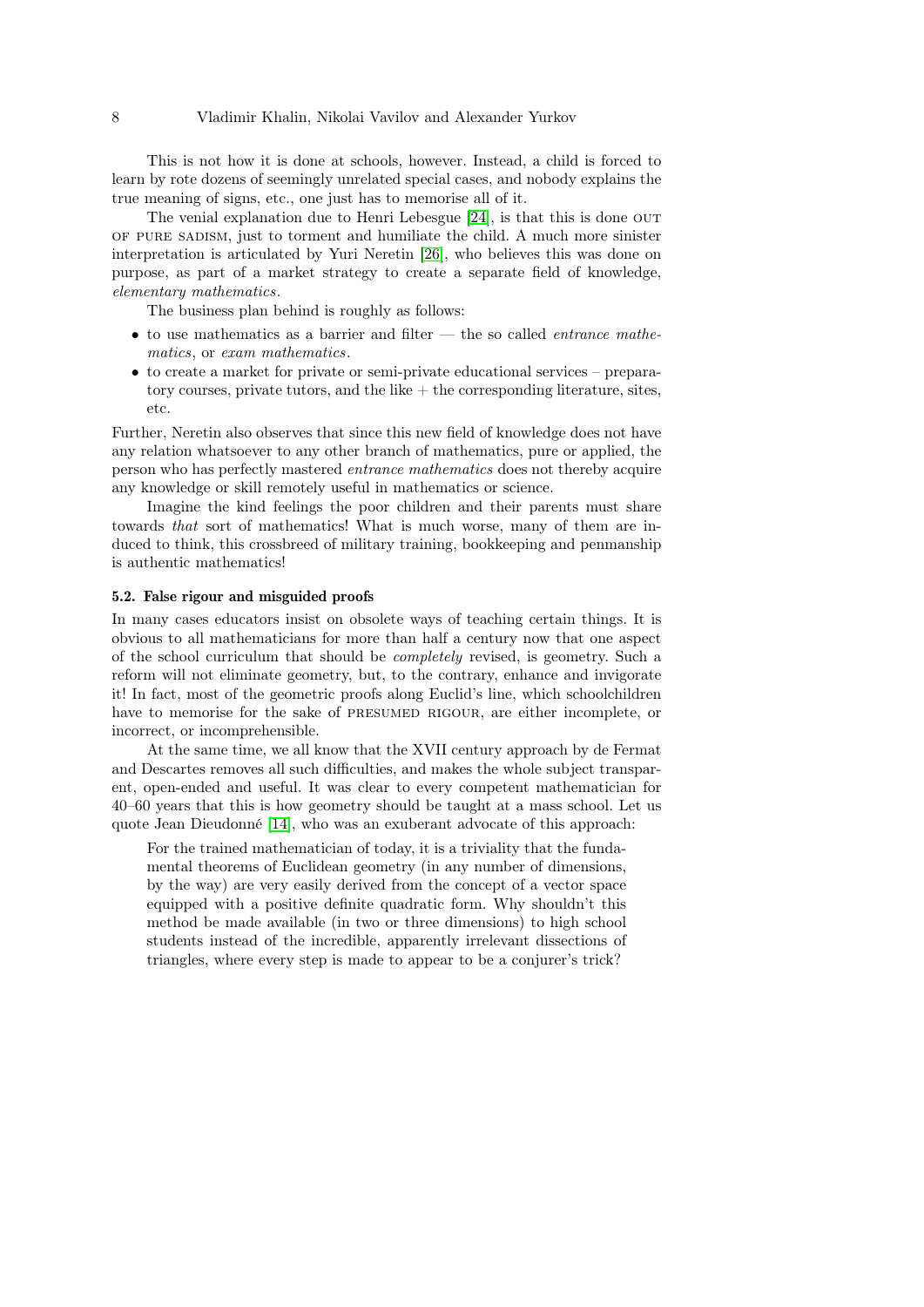Nothing has changed since.

What is worse, many of the alleged proofs in the school geometry textbooks — including most of the proofs on lengths, areas and volumes — are overtly fake or fallacious. There are passionate narratives to this effect in the books by Lebesgue and Grothendieck [\[24,](#page-27-5) [17\]](#page-27-7). In 1981 Rokhlin [\[27\]](#page-28-1) mentions it casually, as a common knowledge:

I went to high school (perhaps, it's still the same now), I was told what the area of a circle is. I was told that this is some sort of limit, and then something was written or was stated, and we got a formula for the area of the circle. What was said was difficult to understand then, but when I became a mathematician, it became totally clear to me, why it was so difficult to understand. IT WAS ALL SHEER NONSENSE.

Again, nothing has changed since.

#### 5.3. Elementary mathematics

What annoys us most about hierophants of the so called "elementary mathematics", however, is their chicanery and hairsplitting. For us, trained as professional mathematicians, all of their discussions seem to be completely devoid of meaning, and extremely artificial.

Russian educational networks burst with messages of the following type. When you count, how many beer bottles are there in 3 boxes of 6 bottles each. should you muliply  $3 \times 6$ , or  $6 \times 3$ ? It turned out, there is a sacral order, approved by a certain Areopagus some centuries ago, and they actually lower grades to the poor children who do it otherwise, even getting the right answer. Only that we could never memorise, which order of operations they consider correct.

Wu Hung-Hsi [\[33\]](#page-28-4) describes this outrageous situation as follows:

One of the flaws of the school mathematics curriculum is that it wastes time in fruitless exercises in notation, definitions, and conventions, when it should be spending the time on mathematics of substance. Such flaws manifest themselves in assessment items which assess, not whether students know real mathematics, but whether they could memorize arcane rules or senseless conventions whose raison-d'être they know nothing about.

At a later stage there comes all that fuss about staying real, all that harassment conserning "the domain of allowable values", and suchlike. As Felix Klein observes [\[22\]](#page-27-8), the elementary mathematics of this sort is a late invention, not earlier than the last quarter of the XIX century. Before that the XVIII and XIX century classics were always working in the complex domain.

Yuri Neretin [\[26\]](#page-28-3) concludes: THE ABOVE-MENTIONED SCIENCE CAUSES IN A normal young man only tedium and disgust, or, what is incomparably WORSE, TORPIDITY.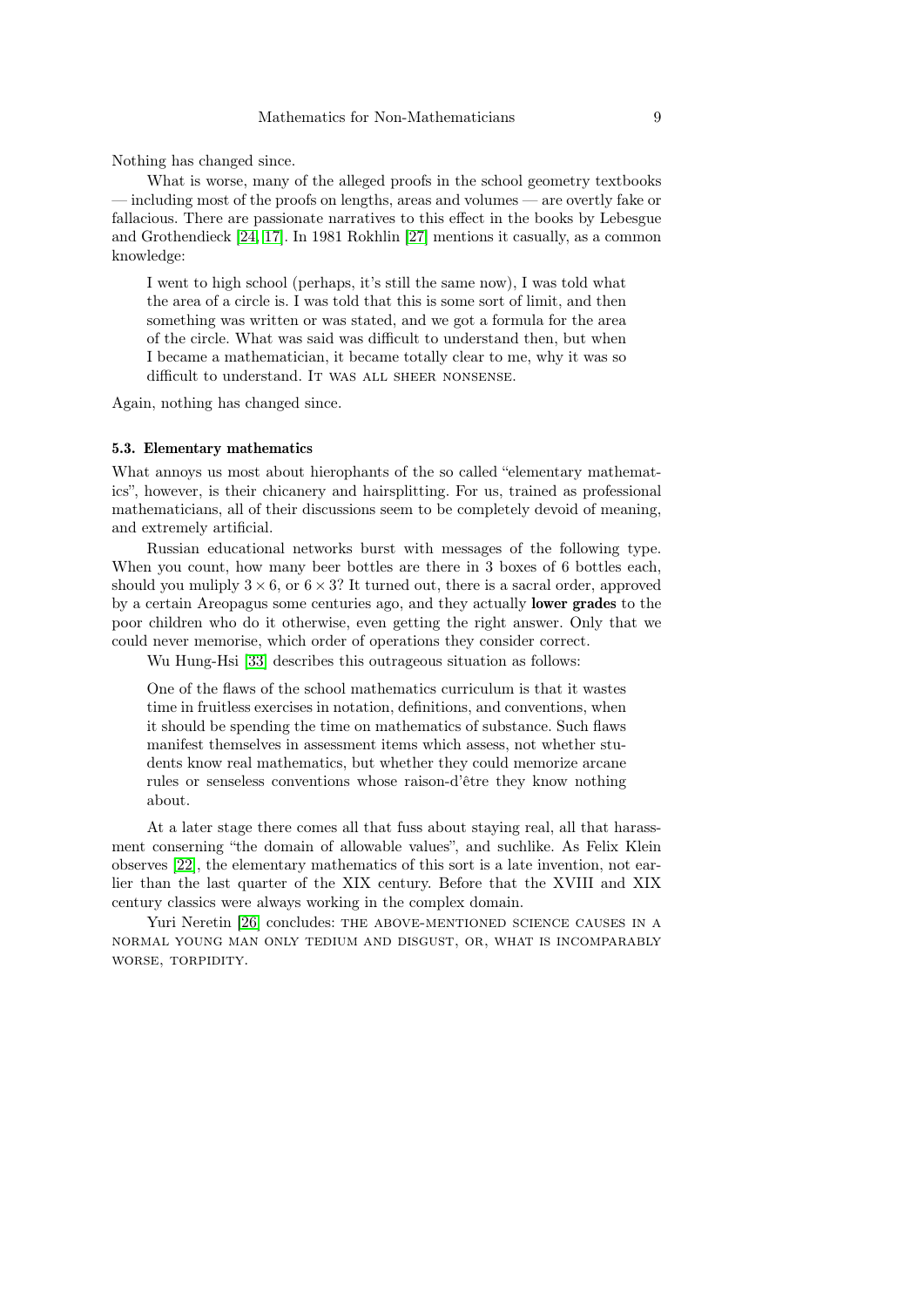# 6. Mathematics for non-mathematicians: what it is

The situation with training other professionals at the university level is similarly disgraceful. Obviously, in many executive respects it is much less odious than the mass mathematical education. But in terms of teaching content it is dominated by an obsolete tradition, which oftentimes makes it even less meaningful.

Historically, these "higher mathematics" courses are just diluted (or, as Rokhlin designates it, "watered-down") early XX century courses for mathematicians. These courses start with the same sequences, series and limits, and then pass on to the same derivatives, integrals, differential equations, etc., dealed with in a sterile and perfunctory manner.

Calculus textbooks, when they attempt at proving anything, are full of direct mathematical mistakes anyway, see [\[30\]](#page-28-5). Only that "higher mathematics" textbooks are usually worse than that, since they remove all deeper theorems and mathematically interesting examples, making the leftovers unsavoury, boring and impossible to digest<sup>[3](#page-9-0)</sup>.

Traditional mathematics courses for non-mathematicians — not just the absolutely stale and futile calculus courses, but most of the archaic service mathematics courses in linear algebra, differential equations, probability theory and discrete mathematics – are also focused almost exclusively on the mechanical exercise of rudimentary computational skills, without any deeper understanding of the true structure of the subject, its applications, its current state, or wider context.

Let us give an illustration of how slavishly the textbooks of higher mathematics follow traditional courses for mathematicians. We were shocked by seeing in a mathematics textbook for philosophers trigonometric substitutions, derivation of the function  $x \mapsto x^x$ , and the like. We recognise that the IDEA OF FUNCTORIALity and the chain rule themselves could be extremely useful for philosopers. But we do not see any use in teaching them specific *technical* tricks for calculation of derivatives and integrals, whose gist they won't be able to grasp anyway.

As in school, there is a lot of insistence on "foundations" and the false "rigour". One of such completely artifical roadblocks is the "theory of limits". The emphasis on limits creates conceptual difficulties for many students, and it is absolutely irrelevant both for exposition of analysis itself, and for applications<sup>[4](#page-9-1)</sup>. Here is what Rokhlin [\[27\]](#page-28-1) says:

. . . the limits are part of the course that is most difficult to understand, and, what is interesting, absolutely unnecessary. Differential calculus, integral calculus, and, in general, all the classical mathematics, to say nothing of the finite mathematics, can be easily explained without the

<span id="page-9-0"></span><sup>3</sup>What Peter Taylor [\[28\]](#page-28-6) says of the school curriculum is even more applicable at the university level: "The secondary-school mathematics curriculum is narrow in scope and technical in character; this is quite different from the nature of the discipline itself".

<span id="page-9-1"></span><sup>4</sup>This discussion is not new either. Already "Lüshi Chunqiu" compiled not later than III century B.C. mentions that a TRUE SCIENTIST DOES NOT KNOW LIMITS.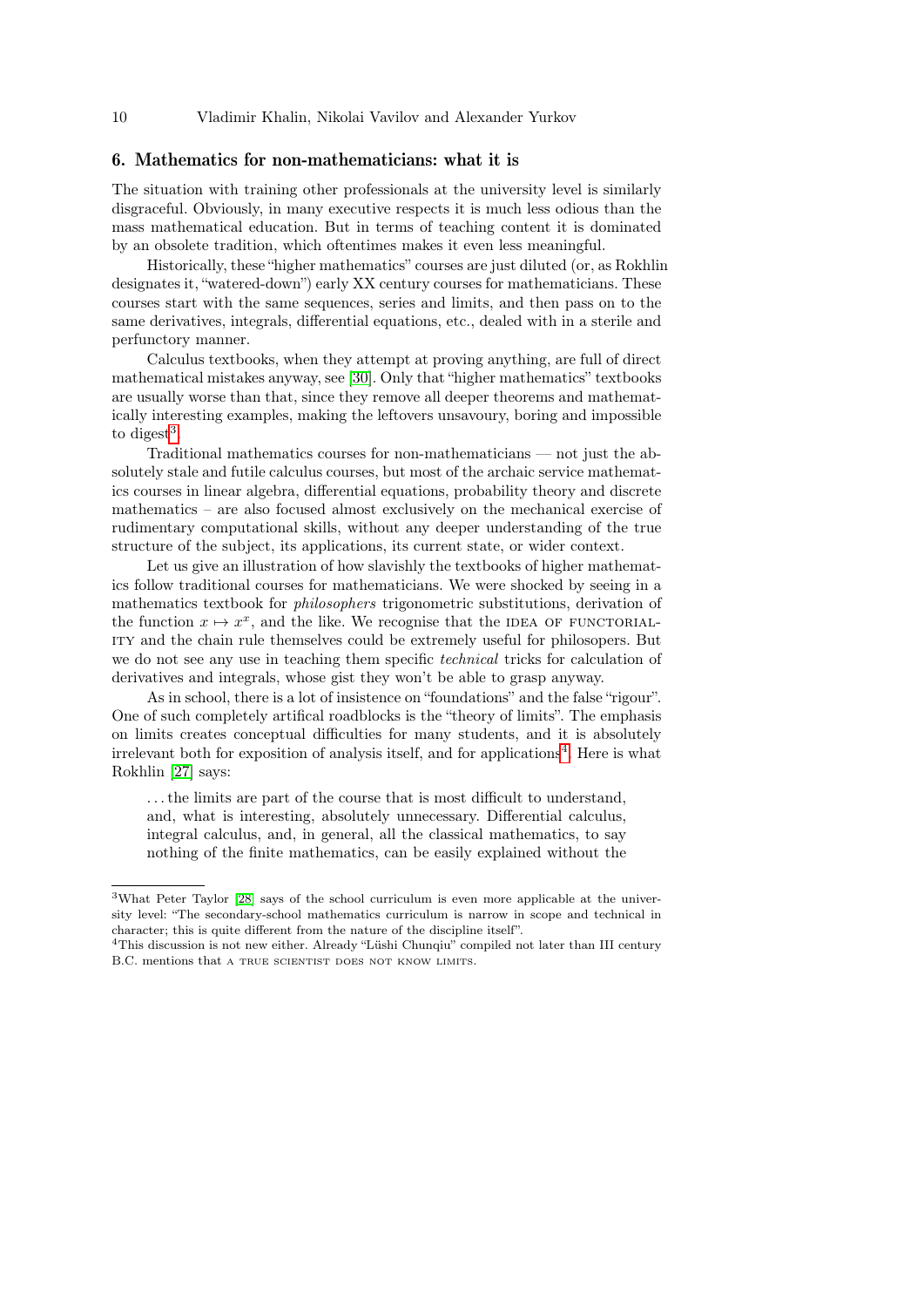limits. More than that, they are not needed there. They are an absolutely extraneous phenomenon, extraneous subject that has been introduced into this area by the people who wanted to build a proper foundation for analysis.

# 7. Proofs and other evidence

We believe that the teaching of mathematics to non-mathematicians should be completely reformed. We do not see, why it should stay a downgraded version of training of mathematicians, either as far as the subject matter, or as style.

### 7.1. Proofs in education

Traditionally, it is claimed that most results stated in the elementary courses must be accompanied by complete proofs. Such a viewpoint seems to us hopelessly outdated, unrealistic and hypocritical.

As it happens, in most cases, the presence or absence of proofs does not influence the confidence of students in the results themselves. We believe that the primary role of proofs in lectures and textbooks for non-mathematicians amounts to the following:

- To convince the students that they correctly understand the statement.
- To clarify the purport of a statement and its connection with other statements.

In the training of professional mathematicians proofs may have also other functions:

- To drill general patterns of mathematical reasoning (induction, reduction, partition into cases, general position, specialization, . . . ) and standard techniques in a specific area.
- To develop a habit and taste for precise arguments as such, and to exercise the ability to distinguish assumptions, evidence and plausible guesses from well-established facts.
- As they say in Cambridge, to illustrate some of the tedium.

All of these goals *might* be pursued also when teaching non-mathematicians  $$ with some moderation, though, especially the last one!

In many cases proofs in educational literature, especially long, badly structured and purely computational ones, merely *disorient* the student, hazing and alienating the meaning. In research papers, bad proofs are better than none, but in teaching it's the other way round.

# 7.2. Other evidence

What many mathematicians seem to ignore, is that there is nothing sacrosanct about the current ("modern") forms of mathematical expression. The ways how we organise and record our arguments are provisional and historically determined. For the purposes of education, our present day "proofs" are no better, than the ancient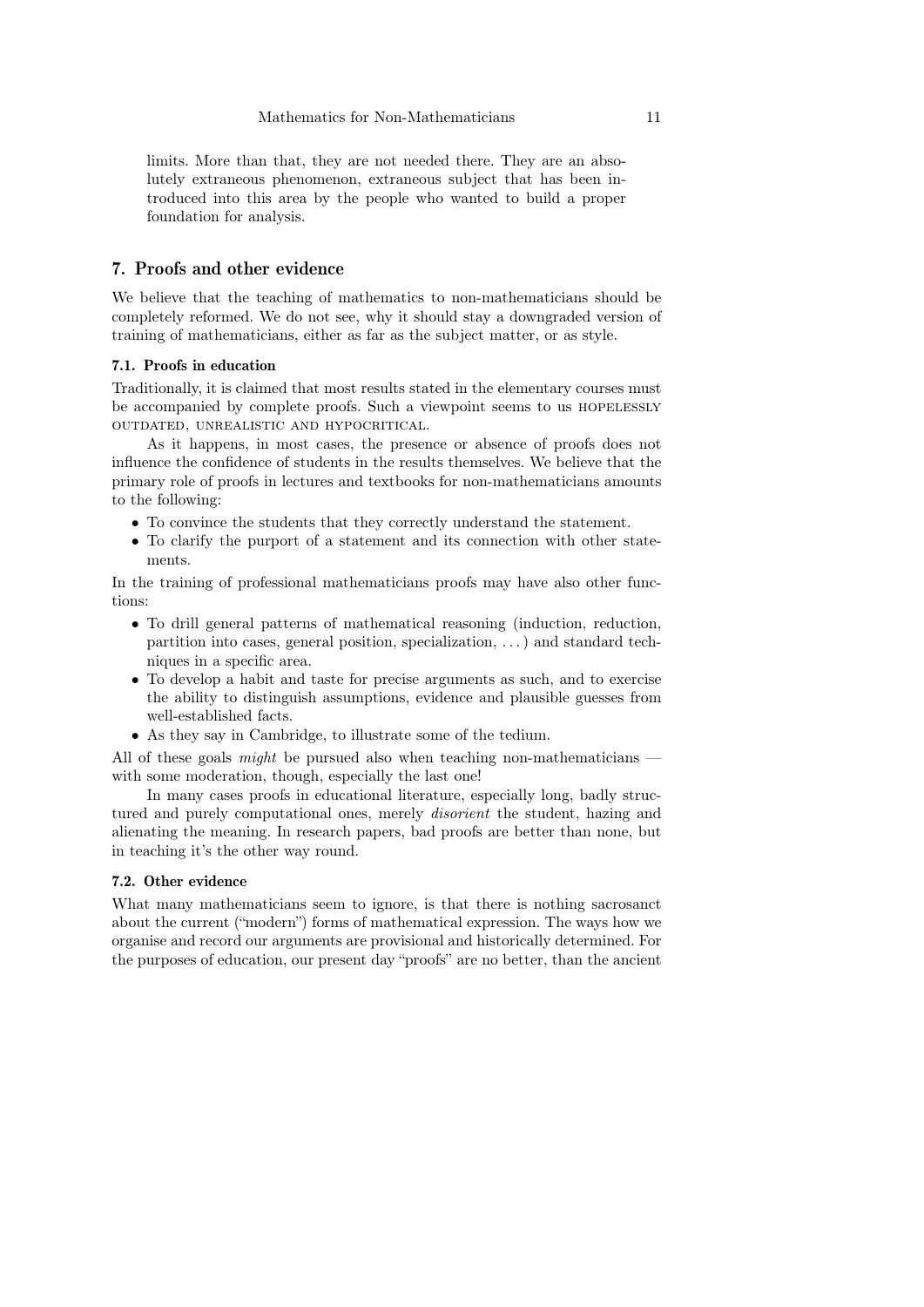Egyptian "proofs", or ancient Chinese "proofs", or ancient Indian "proofs" — or ancient Greek "proofs", for that matter, they are just different. And, more probably than not, our current standards of reasoning and exposition are as transitory as these older forms.

A traditional proof, even less so a formal proof, are not the only ways to understand a mathematical result, and even for a professional mathematician they are rarely the best ways. There are smart proofs that explain things, that make us wiser, and such proofs should be cherished.

But otherwise to understand a statement you should look at examples, special cases, corollaries, experiments, heuristic arguments, analogies, applications, visualisation, etc. — this will usually tell you more about the true nature of a mathematical result, than most proofs. Much more so for students!

Just 100–150 years ago many mathematicians would claim that they verify the proofs of all results they quoted<sup>[5](#page-11-0)</sup>. Today, a similar claim would sound pathetic. We have to rely always more on the work of others, and that's a one-way road. It is inevitable that we distribute our trust, see [\[9\]](#page-27-9):

In all these settings, modern computational tools dramatically change the nature and scale of available evidence. Given an interesting identity buried in a long and complicated paper on an unfamiliar subject, which would give you more confidence in its correctness: staring at the proof, or confirming computationally that it is correct to 10,000 decimal places?

It is ridiculous to pretend that the students can meet the standard we have long abandoned ourselves.

# 8. Mathematics for non-mathematicians: what should we teach, really?

Our short answer to the question in the section heading is: WE DO NOT KNOW and nobody does! There are several possible answers, the following most immediate ones:

- The same as always whatever, limits, eigenvalues,  $\dots$
- What is used in the corresponding subject field today well, between "the same as always", and "nothing".
- Nothing no joke! This viewpoint has more and more supporters!
- The mathematics of mathematicians.

Our answer is that we should teach mathematics as we, mathematicians, understand it. What we think important — the language, some general concepts that would allow to assimilate further concepts, and, above all, the mathematical thinking itself: basic techniques, some most productive arguments and ways of reasoning, some classical constructions, etc.

<span id="page-11-0"></span><sup>5</sup>Whether they were actually doing that, is a completely different story. We bet, not [\[30\]](#page-28-5).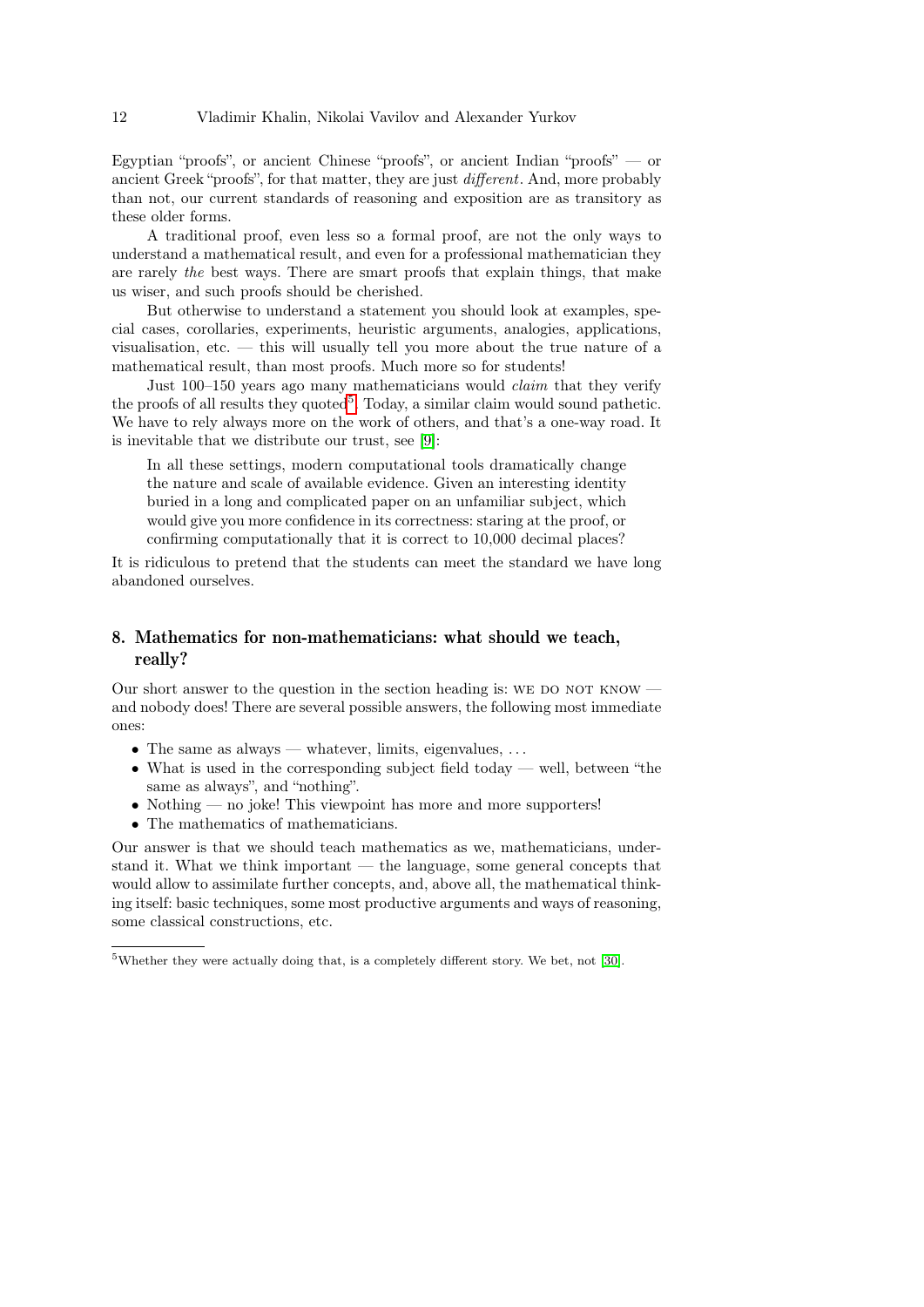As far as the subject matter, it is our belief that it does not matter much, what exactly we teach. Nobody knows what exactly will be used in a specific field — certainly we do not know, but, as we said, nobody does.

We believe that the only way for the science and technology to advance, is to expose the professionals in these fields to more mathematics, more advanced mathematics — and, above all, meaningful mathematics, both classical and modern. But to do it differently, focusing on conceptual aspects, understanding, applications, rather than on technical details of the proofs or specific computational skills.

It's not that they should stop studying mathematics relegating all computations to computers instead — quite to the contrary, they should be exposed to richer and deeper mathematics.

### 9. Mathematics and computers

We have already quoted, on several occasions, the following observation by Doron Zeilberger [\[34\]](#page-28-7):

The computer has already started doing to mathematics what the telescope and microscope did to astronomy and biology.

We cannot agree more! In fact, we are convinced that mathematicians today have better access to the mathematical reality, than most experimental sciences have to physical reality, see [\[20,](#page-27-10) [31\]](#page-28-8). And we tend to agree with Borovik [\[8\]](#page-26-3) that the current ineffectiveness of Mathematics in Biology and other applications might be explained by the fact that the requisite Mathematics is simply too large for an individual human mind.

### 9.1. Mathematics for end-users

Computers have already completely redefined the applications of mathematics, the way in which mathematics will be handled in any predictable future by most endusers. We should be completely honest with ourselves that none of our students will ever again solve a system of linear equations, invert a matrix, calculate an integral or graph a function by hand, outside of the mathematics class. Why should we insist that they do it without the use of computing machines in the mathematics class?

They say that the mother of Carl Friedrich Gauß could observe with the naked eye phases of Venus and some moons of Jupiter. Unfortunately, for the vast majority of the usual people this is not possible, they have to resort to the help of magnifying machines.

This is clear to the end-users in the corresponding fields, as this is absolutely clear to our students. But we still prefer to pretend that we are doing something useful by feeding them badly chewed cardboard, which they do not need, and cannot digest anyway. As a result, many end-users start to complain, louder and louder.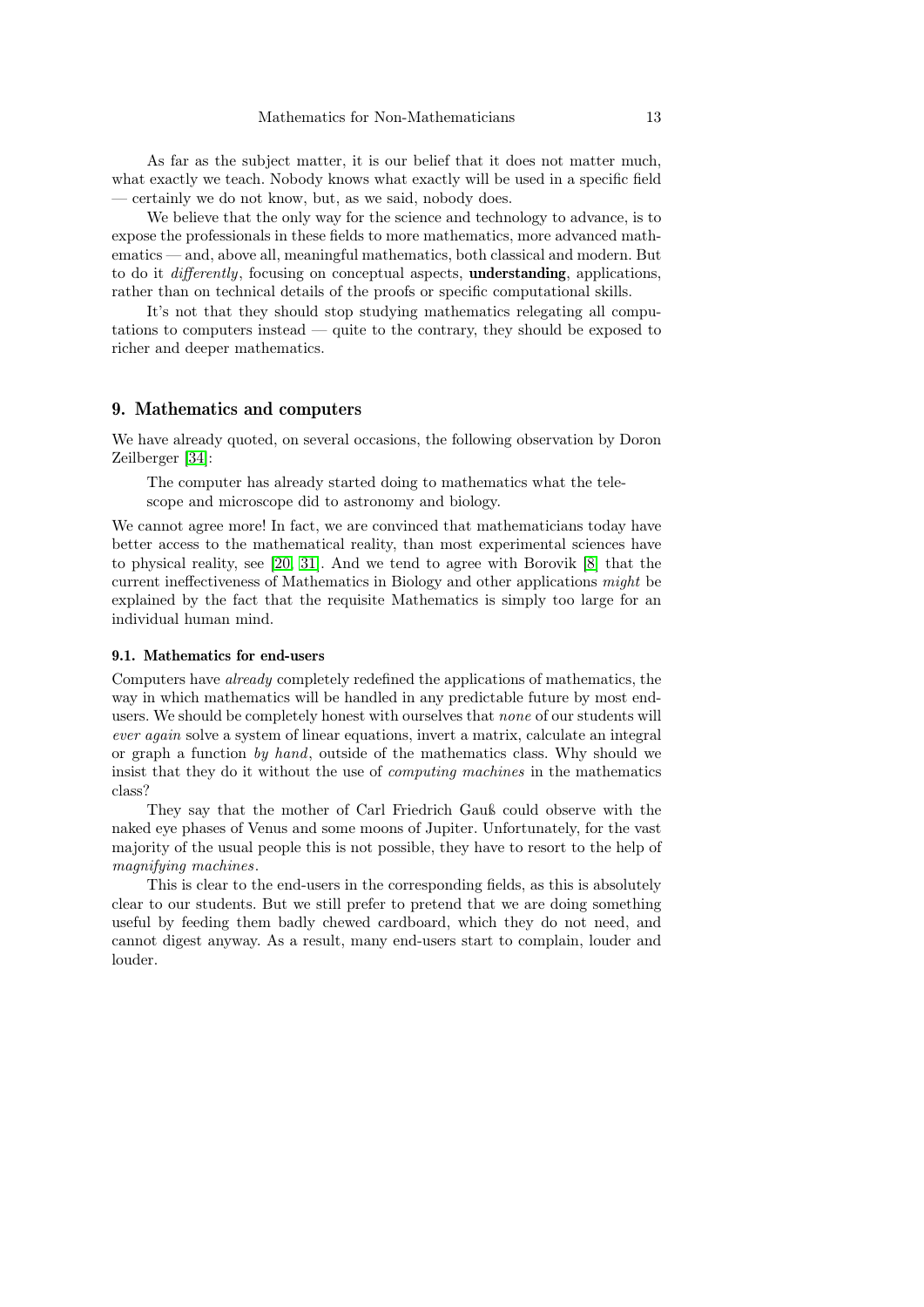In the last years, we've heard from more than one engineer, and not some imposters, but rather serious professionals, that there is no need to teach mathematics to [all of] engineering students anymore, just computers. We know they are wrong and that even the present day imperfect and retarded mathematical instruction is better then none. And a real sensible course of conceptual mathematics mathematics of mathematicians would start a Golden Age in some subject fields. But at the end of the day, they will decide!

# 9.2. Mathematics for players

There is another closely related aspect, which we do not touch here, and which will eventually change the scene completely.

Most mathematicians tend to dramatically underestimate to which extent the development of mathematics is determined by the external circumstances, in the first place by the available computational resources. But whether we appreciate it or not, mathematics itself is in the process of an immense metamorphosis, one of the greatest in its history.

Already today the progress of computers and Computer Algebra Systems strongly influences research in many areas of pure mathematics itself — such as group theory, combinatorics, number theory, commutative algebra, algebraic geometry, etc. Predictably, in the nearest future this influence will expand to all of pure mathematics and will produce Umwertung aller Werte: radical revision of research directions and style.

# 10. Existing Computer Algebra Systems

For us, it is obvious that teaching science and engineering students to calculate derivatives and integrals, to solve algebraic or differential equations, to multiply or invert matrices by hand, or the like, is a sheer waste of time. These skills are as osbolete as the use of a slide rule or a logarithm table.

As of today, the *default* tools for all these things are the **general purpose**  $\mathbf{CAS} = \mathbf{Computer}$  Algebra Systems.

• There are a huge number of elementary low-end products with limited functionality, used at the elementary stages of teaching mathematics, at the level of elementary and secondary schools. Some of them, such as MathCad, are essentially text editors, not much different in their functionality from Excel. Some others are quite useful, interesting and funny, but none of them is vertically integrated or systematically expandable by the end-user. Thus, they cannot be used in teaching any serious mathematics at the university level.

• There are also many specialised CAS, which are simply *fantastic* at doing some things, such as polynomial calculations, or linear algebra, but do not cover the full range of symbolic mathematics. Of course, there are a huge number of extremely flexible and powerful specialized systems, such as GAP, Magma, CoCoA, Singular, Pari, Lie, etc., specially created for computing in specific areas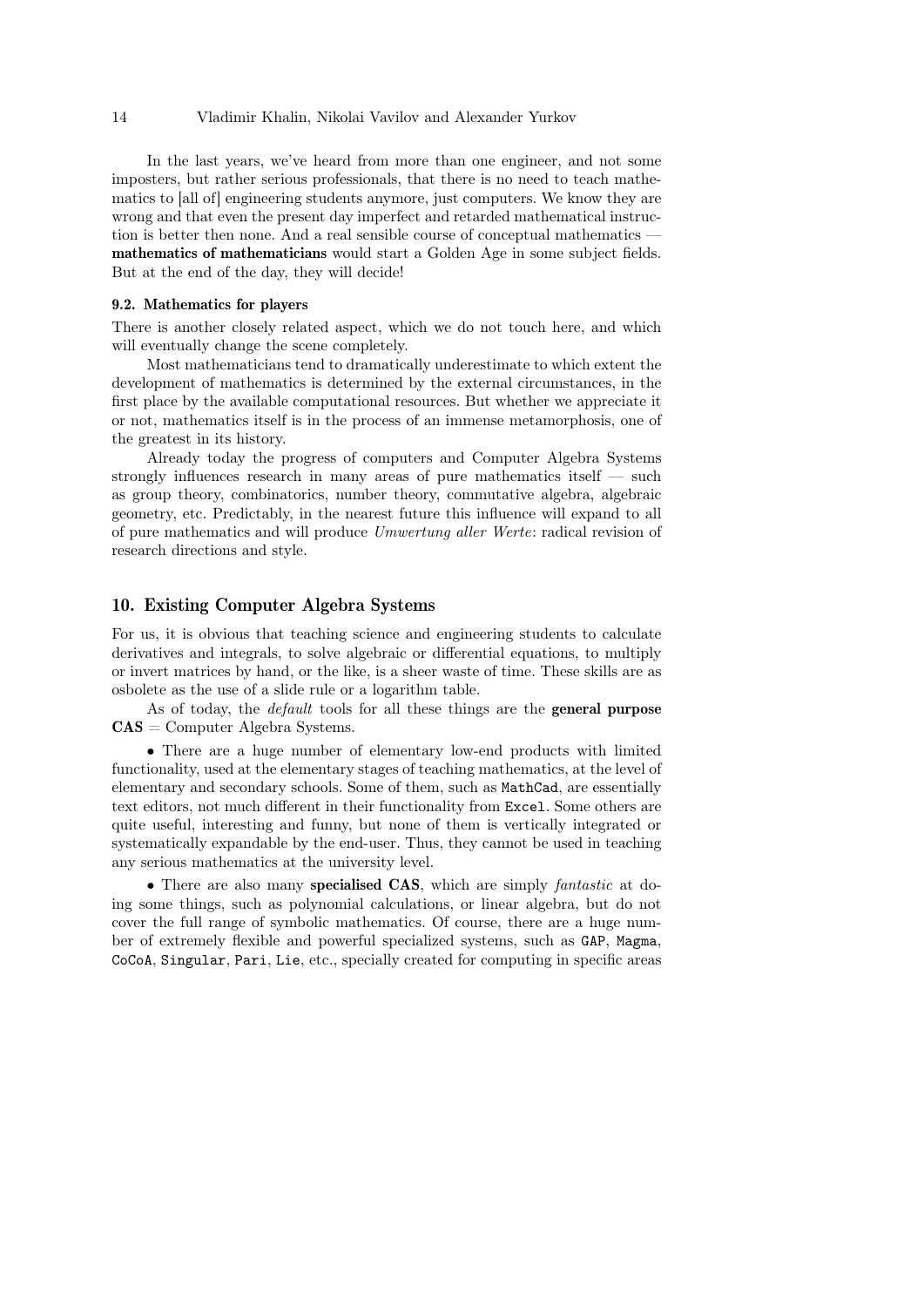such as number theory, group theory, representation theory, commutative algebra, algebraic geometry, etc.

What is essentially missing is the intermediate sector, general purpose Computer Algebra Systems covering a wide range of different branches of mathematics at the high intermediate level.

• Dropping the systems that are experimental, obsolete, not powerful enough, not supported anymore, too complicated or too expensive, do not have convenient Front End, or do not support graphics, you are left with an amazingly limited choice, essentially only four products: Axiom, Maple, Mathematica, and SageMath.

All of these four systems are very very good. All of them are, in the first place, very high-level programming languages, whose expressive power approaches fragments of a natural language. All of them can perform all usual computations, anything that a non-mathematician is likely to see in any possible present day application.

Nowadays, teaching top end computer scientists or mathematicians we would probably choose Axiom and SageMath, with some reservations. Purely mathematically, as far as its expressive power, Axiom might be the most interesting Computer Algebra System of all. However, after the death of its creator Richard Jenks, Axiom was for a long time not supported, and has not developed convenient intuitive front-end. To the contrary, SageMath is actually not an independent system, but a convenient front-end that provides a qualified user with access to several dozen specialised systems.

Thus, for a number of reasons, teaching non-mathematicians you have to choose between Maple and Mathematica, which is purely a matter of taste. In our courses we used both, but for a number of extra-mathematical reasons eventually opted for Mathematica.

# 11. The course "Mathematics and Computers"

In 2005 we started to teach a two-semester course "MATHEMATICS AND COMPUTers" at the Economics Department of St Petersburg State University, the Spring semester of the 1st undergraduate year  $+$  the Fall semester of the 2nd undergraduate year.

For administrative reasons<sup>[6](#page-14-0)</sup> the second semester of this course was sometimes called "MATHEMATICAL SOFTWARE", but it was a direct sequel of the same course anyway, so that one should think of our course as "Mathematics and Computers, I" and "Mathematics and Computers. II".

<span id="page-14-0"></span> $6$ The absurd bureaucratic requirement that courses in different semesters should have different names.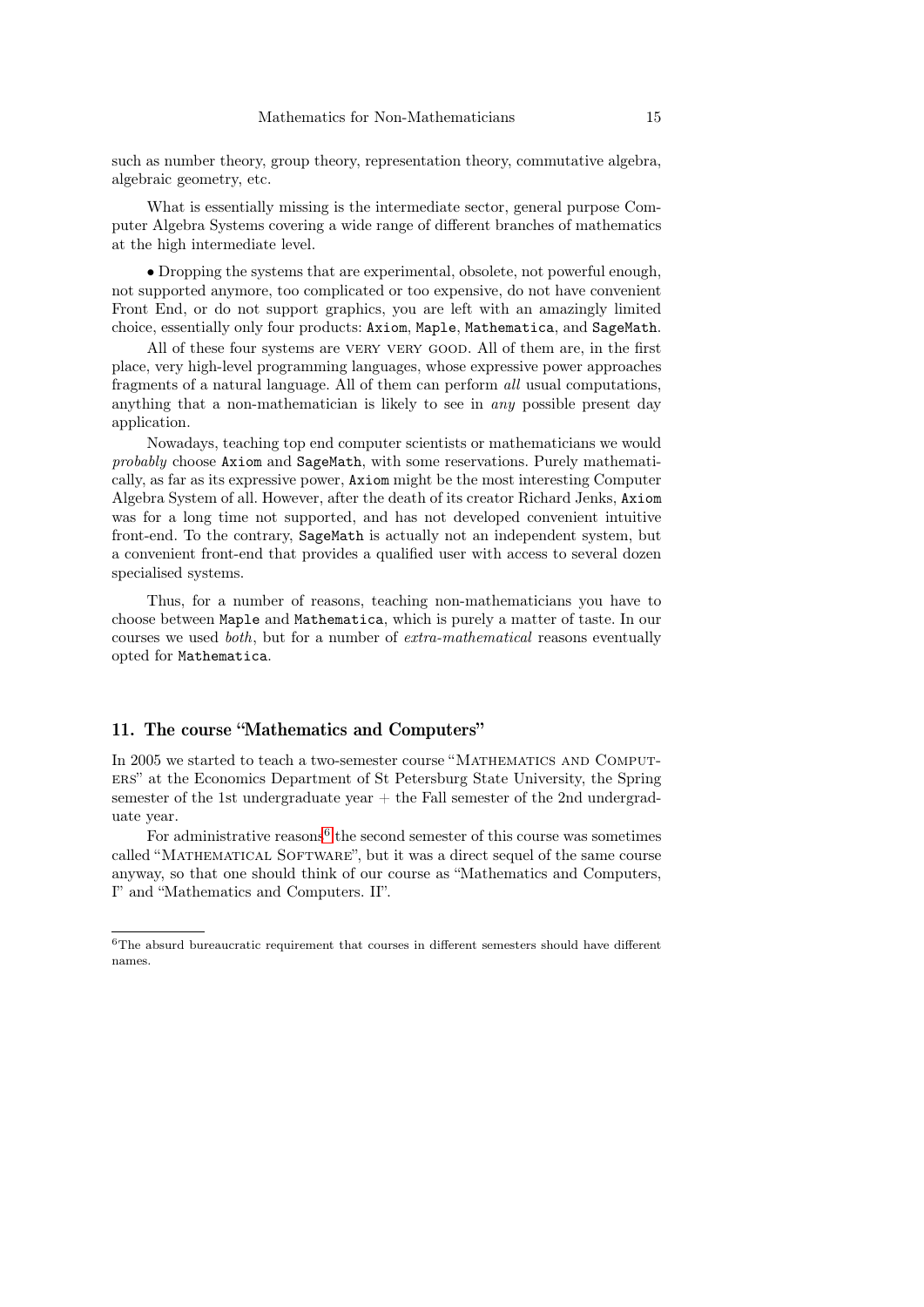The course was taught not to all economics students, just to those specialising in "Mathematical Methods in Economics" [7](#page-15-0) and in "Applied Informatics in Economics" [8](#page-15-1) , about 25 students per year each, 50 students per year total.

Another person actively involved in the development of this project at the initial stage was Oleg Ivanov. Later he and Grigory Fridman have launched a similar project at the St Petersburg State University of Economics and Finance, see [\[19\]](#page-27-11), for instance.

A normal class was mixed format. It usually started with introducing some new mathematical concepts and ideas, and a few key statements with occasional proofs. The proofs were only explained when they were especially short and transparent and contained powerful general ideas which work in many situations. After that we gave suggestions for further reading, for those who wanted to study these concepts deeper and passed to algorithms and computer demonstrations, computations, graphics, etc. After that we distributed small standard problems and larger semi-research projects, both individual and for small groups of 2–3 students. Both were subsequently discussed in the class, very selectively, though, sometimes only in case of difficulties, otherwise only answers, ideas, and/or parts of the code.

The course would concentrate on basic mathematical ideas, rather than specific applications. Below we list the topics which were covered sort of each year. Otherwise, we allowed a lot of flexibility and any given year could mention different examples and subject fields.

# 12. Some tapas of Computer Algebra

We would usually start our class with a dozen or so demonstrations, of what is mathematics, really, and how computer can help. The actual examples would vary each year, below we reproduce some typical computations we were showing to our students at the first lecture, as a warm up for our course.

#### 12.1. Elkies counter-example

Obviously, our students heard of Fermat problem. So we asked them whether they heard that Euler suggested a broad generalisation of that. Namely, he claimed that for  $m \geq 4$  the equation

$$
x^m + y^m + z^m = u^m
$$

does not have solutions in natural numbers. That for  $m \geq 5$  the equation

$$
x^m + y^m + u^m + v^m = z^m
$$

does not have solutions in natural numbers, etc.

However, in 1988 Noam Elkies [\[15\]](#page-27-12) discovered that

```
2682440^4 + 15365639^4 + 18796760^4 = 180630077292169281088848499041 = 20615673^4.
```
<span id="page-15-1"></span><span id="page-15-0"></span><sup>7</sup>This major was created at St Petersburg State University in the 1930-ies, by Leonid Kantorovich. <sup>8</sup>This major was relatively new, and only created in the early 2000-ies. Presently it changed the name to "BUSINESS INFORMATICS".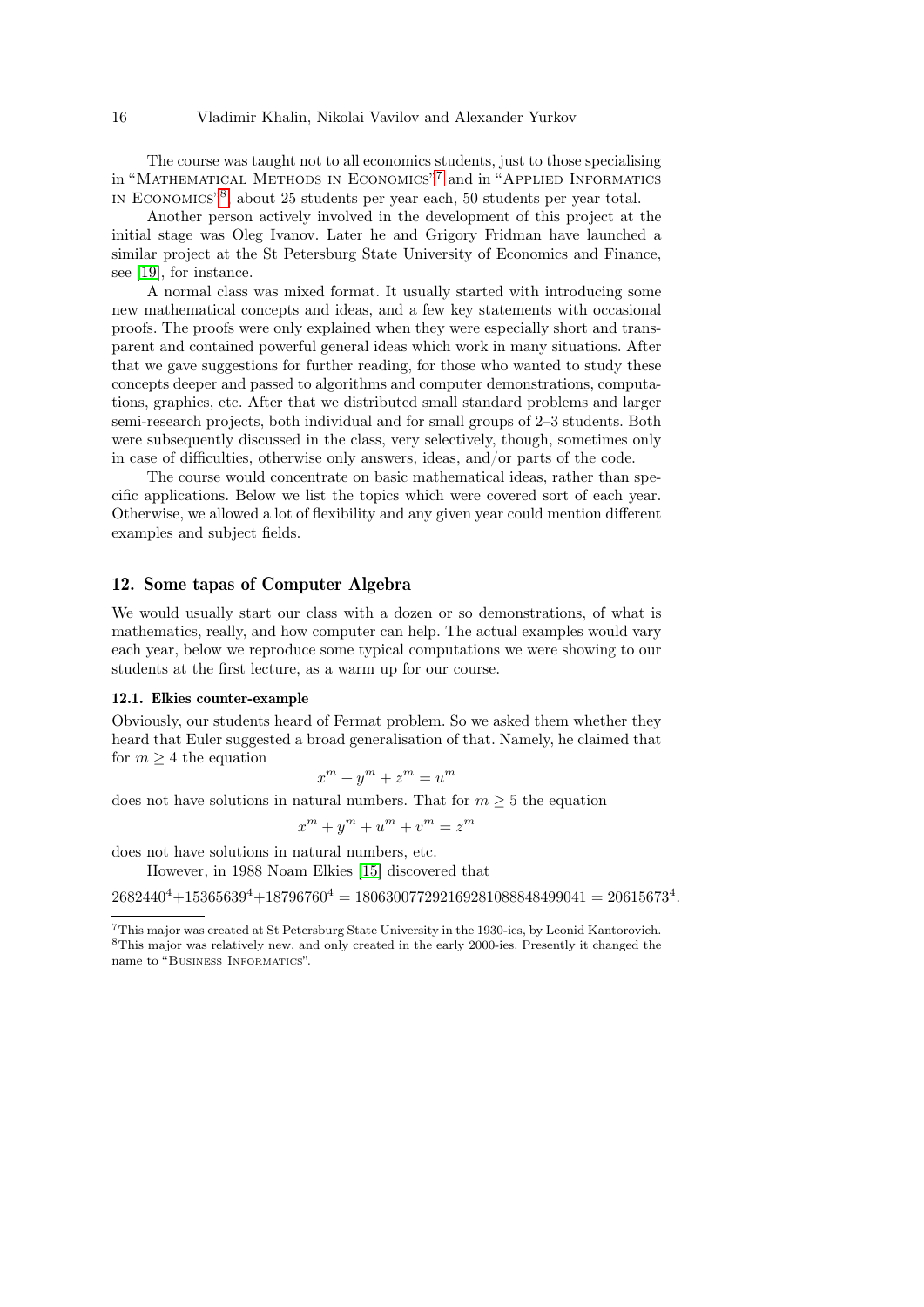Of course, finding such a solution with a home computer without knowing some rather advanced algebraic number theory and algebraic geometry is not feasible.

However, a similar counter-example for the fifth powers

$$
27^5 + 84^5 + 110^5 + 133^5 = 61917364224 = 144^5
$$

can be found by any student by brute force, within a few hours.

# 12.2. Ramanujan for low-brows

Polynomials can tell you many stories as well. Let us reproduce the famous 6-10- 8-Ramanujan identity, see [\[5\]](#page-26-4). Set

$$
f_n(x,y) = (1+x+y)^n + (x+y+xy)^n - (1+x+xy)^n - (1+y+xy)^n + (1-xy)^n - (x-y)^n \tag{1}
$$

Then

$$
64f_6(x,y)f_{10}(x,y) = 45f_8(x,y)^2
$$

Of course, we would demostrate this by brute force, simply by opening all brackets and evaluating both sides to

 $46080x^2y^2 + 322560x^3y^2 + 887040x^4y^2 + 1128960x^5y^2 + 241920x^6y^2 - \dots$ 

Ramanujan identities are in a sense most peculiar, since even for a mature mathematician it is not always easy to guess what goes on inside. But otherwise usually any of the Liouville identites, or even the corollaries of the Newton— Waring identities suffice to impress a student.

### 12.3. High precision fraud

We would usually show a couple of examples illustrating the difference between the mathematical and computational viewpoints, and the need for infinite precision calculations.

For instance,  $e^{\pi\sqrt{163}}$  is so close to being an integer, that even the calculation with 12 positions after the decimal point still does not allow to tell, whether it's integer, or not

#### 262537412640768743.999999999999

Of course, this only looks weird. Every competent mathematician knows that there is an obvious explanation, consisting in the fact that  $\mathcal{O}_{-163}$  is a principal ideal  $\frac{d}{dt}$  and  $\frac{d}{dt}$  are also very close to integers, though not domain. The numbers  $e^{\pi\sqrt{67}}$  and  $e^{\pi\sqrt{43}}$  are also very close to integers, though not with such marvellous precision.

### 12.4. BBP-formulas

Another highlight of Computer Mathematics is the formula which allows to compute any *hexadecimal* digit of  $\pi$  separately, without computing the previous ones, see [\[2,](#page-26-5) [3\]](#page-26-6):

$$
\pi = \sum_{k=0}^{\infty} \frac{1}{16^k} \left( \frac{4}{8k+1} - \frac{2}{8k+4} - \frac{1}{8k+5} - \frac{1}{8k+6} \right).
$$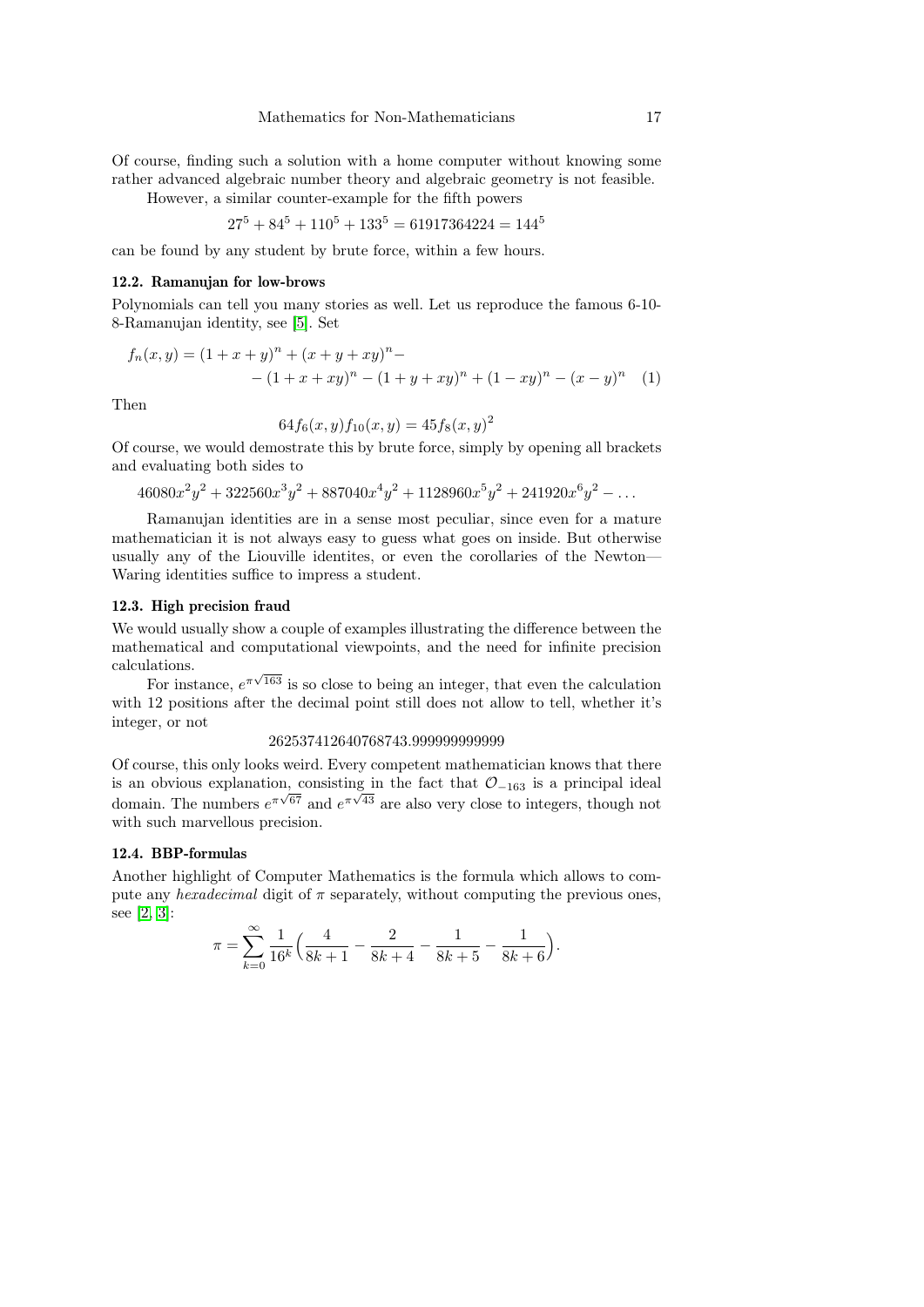# 12.5. Inverting a  $1000 \times 1000$  matrix

As another *tapas*, we would generate a random real  $1000 \times 1000$  matrix, with values in the range, say [−10, 10], machine precision. And then invert it, machine precision, which would normally take 3–4 seconds. Then we would comment that the amount of numerical computation involved in this individual evaluation far exceeds all numerical computation that all students in the class will perform, or could possibly perform, during their life-time.

Usually, the students were shocked, excited and amazed. We told them we could not teach them discover such things, but within a year or so we can certainly bring them closer to understanding and appreciating some of the mathematics behind such examples, and perform such similar calculations — and in fact all usual calculations! — with confidence. Thereafter, we usually had their attention.

We do not know, how to teach students who are not impressed by this kind of examples. It is our belief that in such extreme cases any medicine is powerless. As observed at the very beginning of the treatise [\[11\]](#page-27-13) by Nicolas Bourbaki:

Nous ne discuterons pas de la possibilité d'enseigner les principes de mathématique à des êtres dont le développement intellectuel n'irait pas jusqu'à savoir lire, écrire et compter.

### 13. Borwein's joke

Here is a similar (fancier!) example we were not showing to our students. But next time we certainly will! Consider the following sequence of integrals, see [\[10\]](#page-27-14):

$$
\int_{0}^{\infty} \frac{\sin(x)}{x} dx = \frac{\pi}{2},
$$
  

$$
\int_{0}^{\infty} \frac{\sin(x)}{x} \frac{\sin(x/3)}{x/3} dx = \frac{\pi}{2},
$$
  

$$
\int_{0}^{\infty} \frac{\sin(x)}{x} \frac{\sin(x/3)}{x/3} \frac{\sin(x/5)}{x/5} dx = \frac{\pi}{2},
$$
  

$$
\int_{0}^{\infty} \frac{\sin(x)}{x} \frac{\sin(x/3)}{x/3} \frac{\sin(x/5)}{x/5} \frac{\sin(x/7)}{x/7} dx = \frac{\pi}{2},
$$
  

$$
\int_{0}^{\infty} \frac{\sin(x)}{x} \frac{\sin(x/3)}{x/3} \frac{\sin(x/5)}{x/5} \frac{\sin(x/7)}{x/7} \frac{\sin(x/9)}{x/9} dx = \frac{\pi}{2},
$$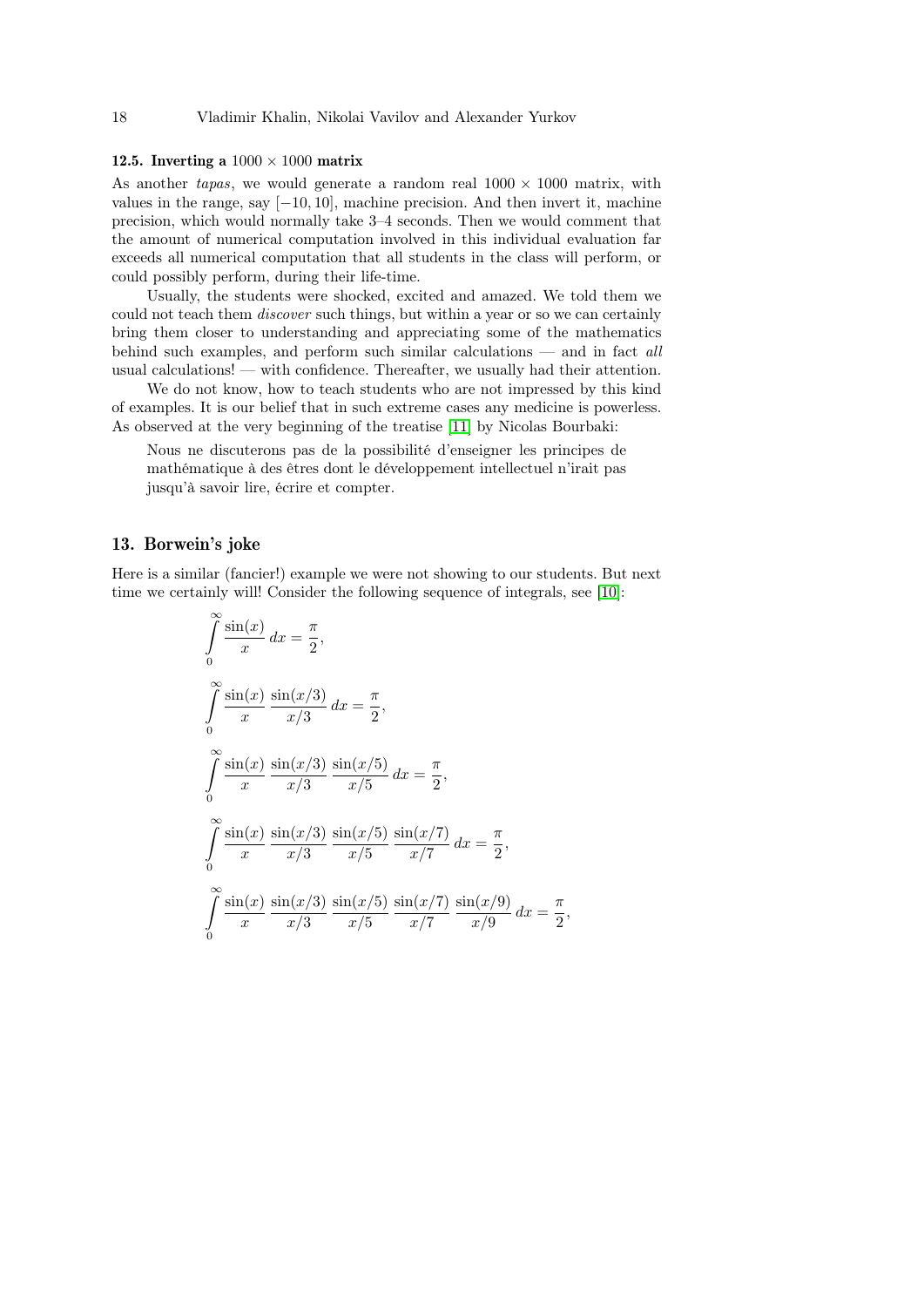$$
\int_{0}^{\infty} \frac{\sin(x)}{x} \frac{\sin(x/3)}{x/3} \frac{\sin(x/5)}{x/5} \frac{\sin(x/7)}{x/7} \frac{\sin(x/9)}{x/9} \frac{\sin(x/11)}{x/11} dx = \frac{\pi}{2},
$$
  

$$
\int_{0}^{\infty} \frac{\sin(x)}{x} \frac{\sin(x/3)}{x/3} \frac{\sin(x/5)}{x/5} \frac{\sin(x/7)}{x/7} \frac{\sin(x/9)}{x/9} \frac{\sin(x/11)}{x/11} \frac{\sin(x/13)}{x/13} dx = \frac{\pi}{2}.
$$

Guess the value of the next one.

Well, actually the pattern breaks at the next step:

$$
\int_{0}^{\infty} \frac{\sin(x)}{x} \frac{\sin(x/3)}{x/3} \frac{\sin(x/5)}{x/5} \frac{\sin(x/7)}{x/7} \frac{\sin(x/9)}{x/9} \frac{\sin(x/11)}{x/11} \frac{\sin(x/13)}{x/13} \frac{\sin(x/15)}{x/15} dx =
$$
  

$$
\frac{467807924713440738696537864469}{935615849440640907310521750000} \pi.
$$

The reason is of course that

1  $\frac{1}{3} + \frac{1}{5}$  $\frac{1}{5} + \frac{1}{7}$  $\frac{1}{7} + \frac{1}{9}$  $\frac{1}{9} + \frac{1}{11}$  $\frac{1}{11} + \frac{1}{13}$  $\frac{1}{13}$  < 1, but  $\frac{1}{3}$  +  $\frac{1}{5}$  $\frac{1}{5} + \frac{1}{7}$  $\frac{1}{7} + \frac{1}{9}$  $\frac{1}{9} + \frac{1}{11}$  $\frac{1}{11} + \frac{1}{13}$  $\frac{1}{13} + \frac{1}{15}$  $\frac{1}{15} > 1,$ 

and it's a [highly non-trivial!] exercise in harmonic analysis and integral transforms to work out what goes on here! There are more such remarkable examples, see [\[1,](#page-26-7) [13,](#page-27-15) [21\]](#page-27-16) and references there.

# 14. Actual curriculum of the course "Mathematics and Computers"

Usually, we started with warm up material on subjects which were [partly] familiar to many of the students — but not to all of them! Part of the idea was that the students begin facile coding with topics where mathematics is either familiar or amusing [or both!], and feel some initial confidence.

- Arithmetics. We started with integers, rational numbers, real and complex numbers, and modular arithmetics. Various formats, basic algortihms, elementary functions, calculation of powers, Euler formula and de Moivre theorem, roots of 1, congruences up to, say, Euclidean algorithm, finite fields and Chinese Remainder Theorem. Sometimes this part included some fancier topics, like continuos fractions, denesting of radicals, harmonic numbers, Bernoulli numbers, etc.
- Basic number theory. That would normally include primes, Eulcid's theorem and the Fundamental theorem of Arithmetics, some dainties like Fermat and Mersenne primes, the prime number theorem and Dirichlet theorem on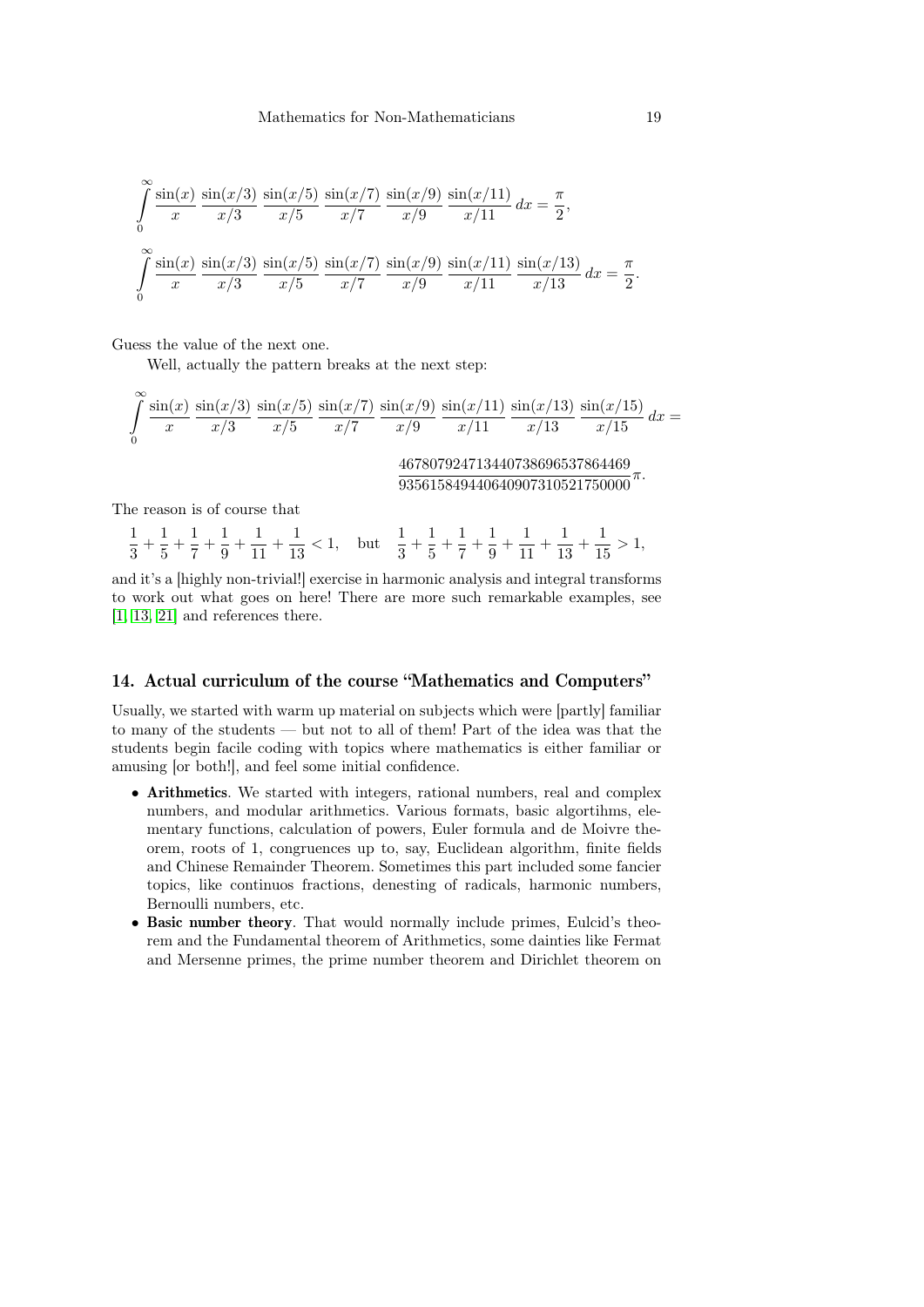primes in arithmetic progression<sup>[9](#page-19-0)</sup>, Fermat and Euler theorems, pseudoprimes, Legendre symbol, quadratic reciprocity. We would mention also some classical problems in additive number theory, but no part of that was required for the exam, it served only as a source of research projects in the style of recreational mathematics.

The part on discrete mathematics and combinatorics was the central part of the course, at least the focus of the 1st semester, in view of the fact that we were teaching prospective high-end computer users.

- Combinatorics I. That would normally include factorials, raising and falling factorials, binomial and multinomial coefficients, Stirling and Bell numbers, Catalan numbers, generating functions, and the like. Here, we would present as many proofs as possible, to practice such ideas as induction, partition into cases, Dirichlet principle, recurrencies, etc.
- Discrete Mathematics I. Lists: generation of lists, parts of a list, basic structure manipulations, nested lists, trees and other data structures, various algorithms for sampling, search and sorting. Sets and multisets: subsets, chains and antichains, Boolean operations, Cartesian products, enumeration theory, inclusion-exclusion, partitions, Gray code.
- Discrete Mathematics II. Maps: functions, Dirichlet principle, surjective and injective maps, pure and anonymous functions,  $\lambda$ -calculus, compositions and iterations, orbits, trajectories, and fixed points. Relations: Binary relations, graphs, equivalence relations, order relations, Hasse diagrams, Möbius inversion, Ramsey theorem, Hall theorem (with proofs!)
- Combinatorics II. Permutations: algebra of permutations, symmetric group, generation of permutations, lexicographically and otherwise, transpositions, change ringing, sign of permutations via decrement and inversions (with proofs!), alternating group, involutions. Cycles: canonical decomposition, long cycles, multiplication of cycles, cycle type and conjugacy classes, statistics of cycles, maximal order, and the like.

That would normally take most of the first semester, after which most students would feel quite confortable in translating mathematical problems into fully functional code in Mathematica, and eager to apply this skill to other fields of mathematics which they studied.

The end of the first semester, and the beginning of the second semester were a medley of further basic mathematics and [mathematical] applications. Here, we would normally cover some further basic constructions, and various somewhat deeper topics.

Typically, this material would start with the two following classical constructions, with some proofs (but by far not all of them!)

<span id="page-19-0"></span><sup>9</sup>Both without the faintest sketch of proof, just as experimental facts! The students had to verify them up to certain limits and in certain special cases as experimental facts.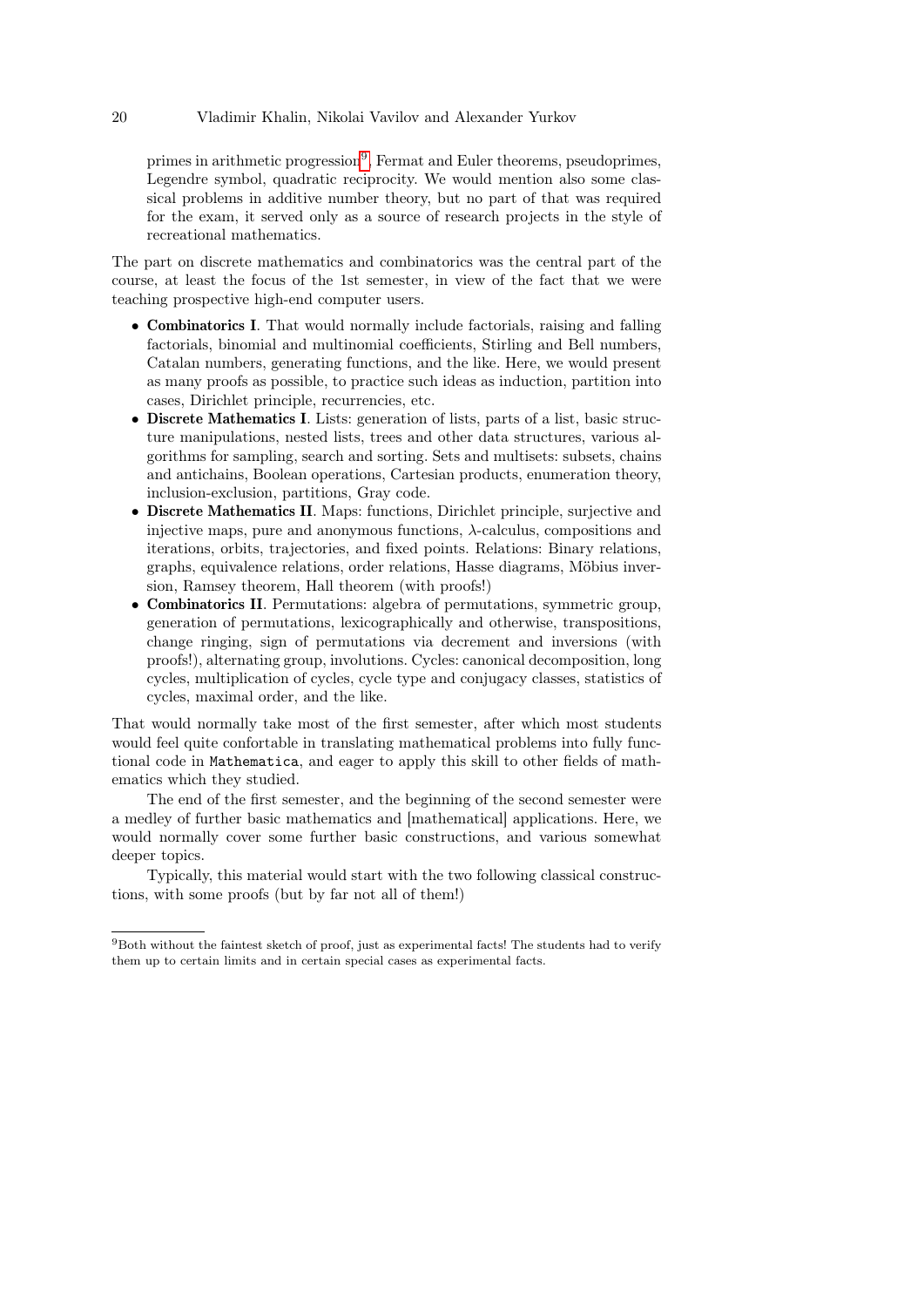- Polynomials. Structure manipulation with polynomials, rational functions, power series, and the like, coefficients, roots, effective evaluation, fast multiplication and division, convolution, various flavours of interpolation (Newton, Taylor, Lagrange, Hermite,. . . ), fast Fourier transform, algebraic equations and factorisation of polynomials, Gauss theorem, Chebyshev polynomials, cyclotomic polynomials, classical orthogonal polynomials, etc. Polynomials in several variables, symmetric polynomials (Viète, Newton, Waring,. . . ), etc.
- Matrices. Structure manipulations with rows, columns, matrices and other tensors, parts of a matrix, multipication of matrices and other operations, matrices and linear maps, eigenvalues and eigenvectors, various notions of rank, elementary transformations, systems of linear equations, inverse matrix, various classical types of matrices (symmetric, orthogonal, circulant, etc.), block matrices and efficient algroithms, Kronecker product and sum of matrices, determinants and other invariants, canonical forms.

As applications we would usually mention some further topics, discussing them very briefly in the class, and offering all more complicated themes as projects for homework (at this stage it was assumed that the students spend at least 3 homework hours for each class hour).

- Calculus. Derivatives, integration, differential equations, whatever.
- Linear Algebra. Aplications to geometric and/or applied problems of linear algebra.

In the second semester, we would also discuss the topics required to produce a document containing complex mathematical formulas and computations, and, maybe something else, text, graphics, and other elements.

- Algorithms with strings. Transformation of text, formulas and tables: search, sorting, formatting, etc., rudimentary typesetting issues.
- Basic Graphics. Graphs of functions of one and two variables, geometric transformations of objects in 2 and 3 dimensions: translations, rotations, symmetries. Usually up to, say, regular and semi-regular solids, tilings and wallpaper groups.

This was a rather intensive course, and we do not believe we could do much more than that within a year at such an early stage, given the preparation of the students, and the share of their time they could devote to our course.

# 15. Can this project be scaled?

Overall, we judge this project as a complete and overwhelming success. It was certainly a refreshing and gratifying experience for ourselves. Much more fun than teaching the usual service courses anyway!

With active participation and interest on part of students we succeeded in covering much more Mathematics, more varied Mathematics, more interesting and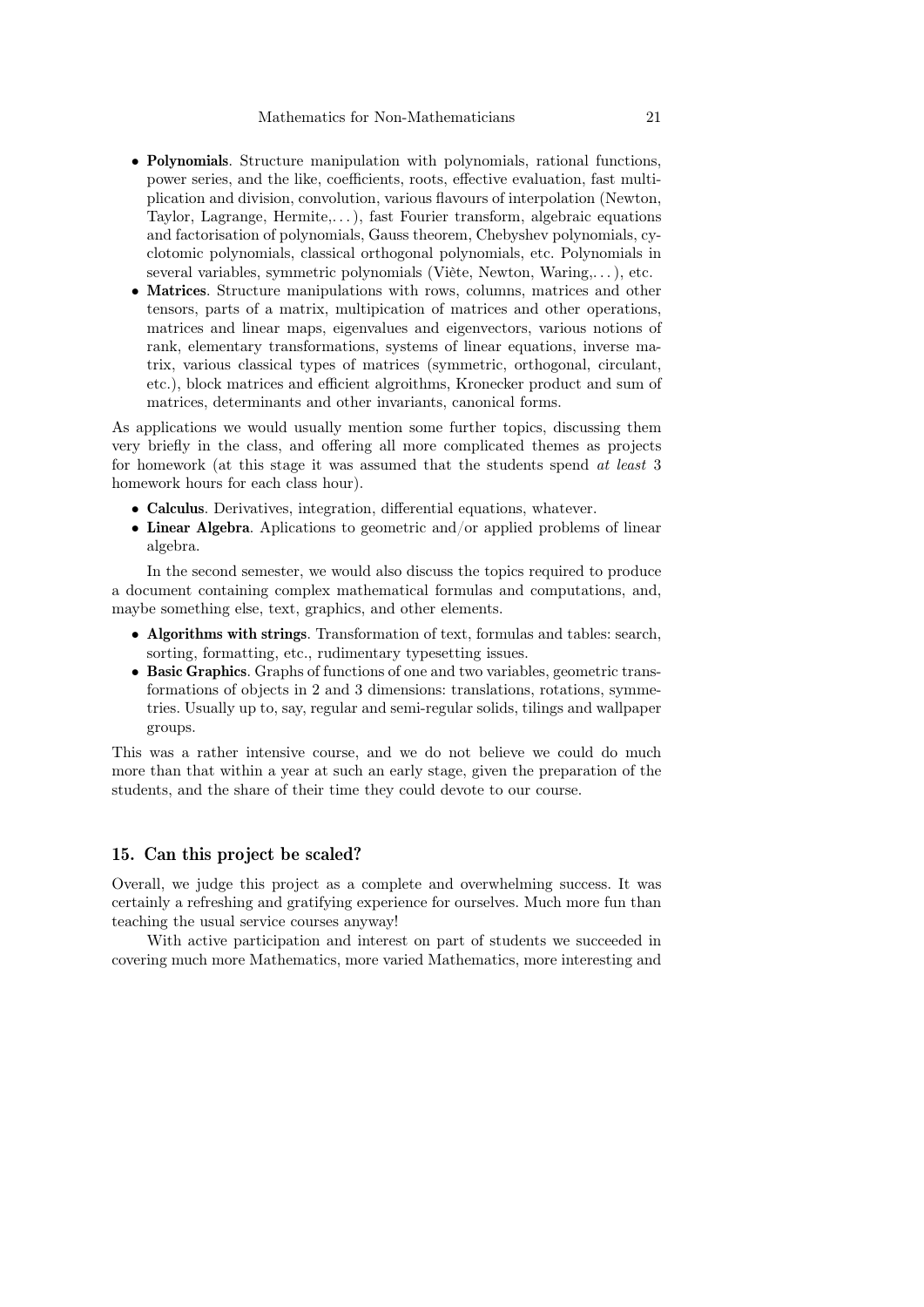useful Mathematics, with much better results, than would ever be possible with more traditional approaches.

It was, as we know, quite an experience for our students, many of whom later indicated that as a result of our course they understood what mathematics was about, stopped being scared by mathematics, started to love formulas, numbers, graphs, and as a result routinely use specialised mathematics tools for other courses.

Whether a similar project is portable and would be equally successful at a different university and/or within a different subject field, is not quite clear to us. We believe this is necessary, but should be addressed with caution.

In fact, we fully realise that here at the St Petersburg State Univ. we were in a privileged position in more than one respect.

- 1. It is one of the two universities in Russia (the other one being the Moscow State Univ.) that enjoy full academic autonomy. We can introduce new courses without any authorisation or approval of the Ministry of Science and Higher Education, or any other administrative body.
- 2. The project had full support of the Dean's office, both administrative, and financial. We had to present the course at the Teaching committee and the Departmental council, but essentially we had free hand as far as its outline and contents.
- 3. We had two fully equipped computer classes, with blackboards and  $25+1$ computers joined to a local network, with licenced copies of Mathematica, Maple and other necessary software installed  $+$  friendly technical support.
- 4. The programs "Mathematical Methods in Economics" and "Applied Informatics in Economics" are fairly competitive and select [mostly] good students, who were prepared to work with computers anyway. Many of them had preceding experience of programming in low level languages.
- 5. Many of these students were coming from good St Petersburg schools and had previous exposure to some calculus, vector analysis and the like at school, others were taking traditional courses of calculus and/or linear algebra in parallel.
- 6. Virtually all of the students had home computers with some mathematical software, and full access to the departmental computers with licensed copies of Mathematica, Maple, etc., outside of the class hours.
- 7. Most of the students had good working command of English, so that we did not have to translate for them help files, problems, instructions, jokes, etc.

Obviously, any of these points could break even at an equally excellent university, and all of them will break if you consider passage to lower level education.

In fact, it is not feasible that every school class could be equipped with comparable hardware, to install licenced commercial CAS such as Mathematica, Maple or Axiom. One of the points to start should be creation of a simpler and less demanding CAS with front end in national languages.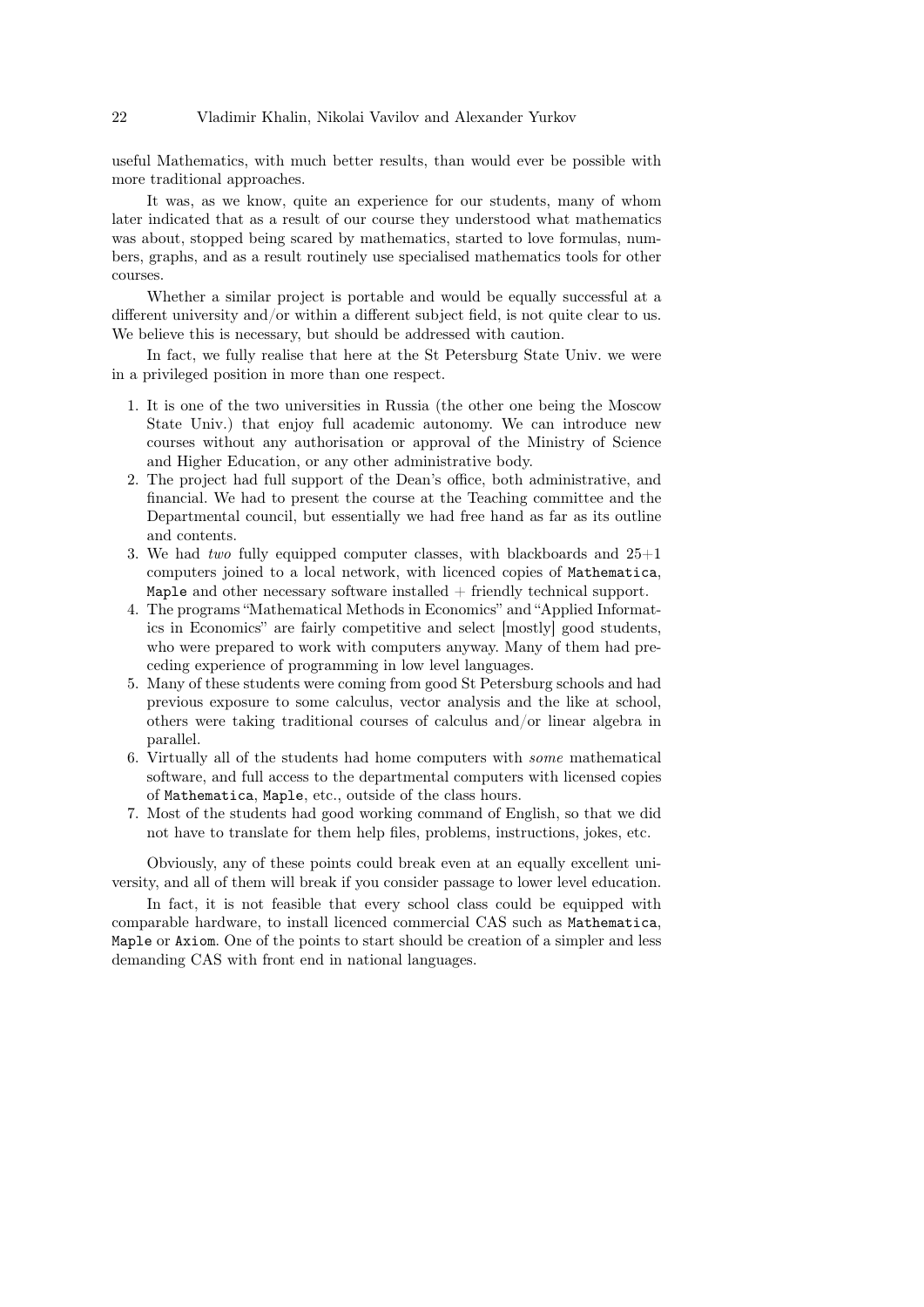# 16. Our conclusions concerning teaching of non-mathematicians

Below, we outline our general convictions about teaching mathematics to nonmathematics students, summarising a few decades on teaching experience.

- 1. Teaching of Mathematics for non-mathematicians must be fascinating, vivid, inspiring. It is much more important to demonstrate the beauty and power of Mathematics, than to teach any specific topic. Mathematics is fun, any teaching that ignores this basic fact is harmful in times of peace, and dangerous in wartime.
- 2. The choice of specific content is mostly immaterial, since we do not know what kind of mathematics they will use during their careers anyway. The mathematical culture, the mathematical way of thinking themselves, positive attitude and willingness to study new topics and to use Mathematics are way more important.
- 3. The value of most of specific computational skills is negligible. Most of the students will never use these skills during their careers. Most of the specific calculations will be relegated to a computer, and difficult cases require professional advice anyway. Conceptual understanding and awareness are by far more valuable.
- 4. Most of the proofs have subordinate value. The student can understand a mathematical concept or result and sensibly use it without knowing the proofs. In most cases examples, special cases, corollaries, applications, analogues, experimental data, visualisations can do as much or more to explain a result, than a formal proof.
- 5. Computers have dramatically changed applications of mathematics. But computers have not made Mathematics obsolete. They have made obsolete only the current teaching of mathematics that was obsolete anyway, even before the advent of computers. Quite to the contrary, today we have to teach most professionals more Mathematics, more profound Mathematics, more advanced Mathematics, but we have to do it differently.
- 6. If you cannot beat them, join them. We have to welcome symbolic calculations and Computer Algebra Systems in mathematics class, and widely use them as a medium of instruction. Of course, the corresponding conversion of all mathematical courses, curricula, tests, exams, etc. will require a lot of work. But if done right it entails no dangers for mathematical education, just possibilities.

To finish on a slightly more cheerful note, let us quote Asterix:

Gauls! We have nothing to fear; except perhaps that the sky may fall on our heads tomorrow. But as we all know, tomorrow never comes!!

Tomorrow does come. It is almost there. Our only hope is that its arrival is leisurly enough to give us, the mathematical community, time to adapt and reform the teaching of mathematics before it is too late.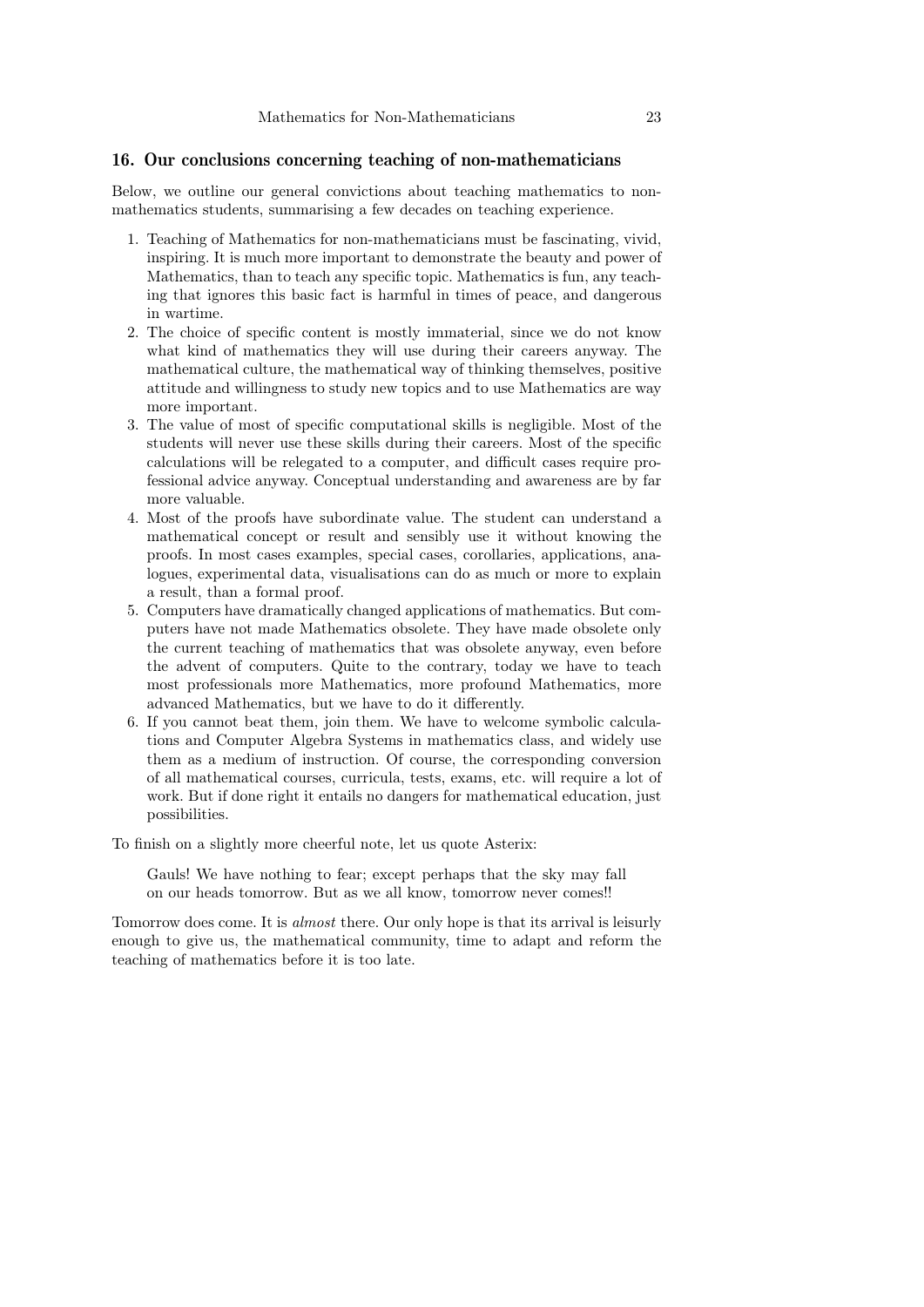# 17. Computer Mathematics at large

Speaking about the role of computers in mathematics, many people limit themselves, on the one hand, to the role of numerical calculations in applications and, on the other hand, to systems of formal inference (automatic theorem proving, formal verification of proofs, etc.). In these directions, especially in the first one, there are well-established schools and serious achievements in Russia.

In our view, Computer Mathematics is far from being reduced to these two subfields. In particular, in the near future, systems of symbolic computation and, in particular, Computer Algebra Systems will acquire much greater importance both for mathematics itself and for its applications.

In particular, in recent years it has become clear that for many real world industrial projects, not the traditional applied mathematics and numerical methods are in demand, but various areas of fundamental mathematics and advanced computer technologies.

There are also strong research groups in these areas, especially in Dubna, Moscow and St. Petersburg, they have extensive experience in creating Computer Mathematics tools tailored to perform special types of calculations for specific applications, usually in mathematics itself, physics and astronomy, partly engineering.

However, the functions implemented in these tools are usually rather specialised, limited to a specific problem, and do not even cover sufficiently broad areas of mathematics. Thus, these packages themselves cannot be directly used in general mathematical education.

In addition, in Russia, among mathematicians themselves, there is a widespread distrust of the capabilities of symbolic computing systems, it is customary to point out "errors in Computer Algebra Systems". From our viewpoint, predominantly all such "errors" are absolutely fictitious and are associated, on the one hand, with misunderstanding of the basic principles of computer calculations, and, on the other hand, with the objective difficulties of interpreting their results in traditional mathematical terms.

It should be honestly admitted that in this respect Russian mathematics visibly lags behind the world level.

# 18. The need for a new Computer Algebra System

# 18.1. Mathematica and Maple

As we mentioned in § 10, there are very few full-fledged general purpose Computer Algebra Systems = general purpose CAS, that can be used in education.

Two of these systems, Mathematica and Maple, are commercial. These are absolutely wonderful, great software products that, at the time of their creation in the 1980s, represented an outstanding achievement in Computer Mathematics and became the de facto standard for organizing such systems.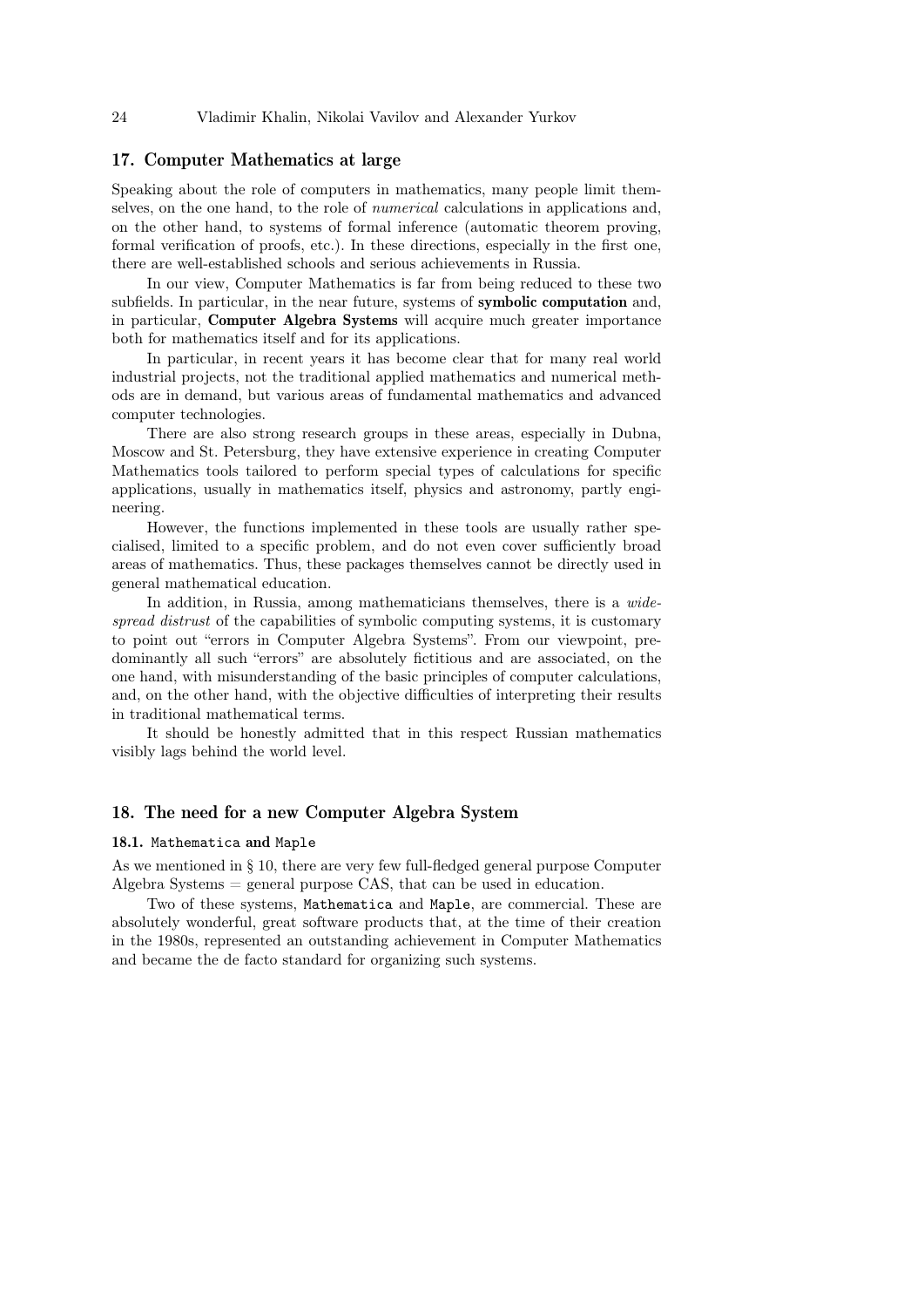On the other hand, some fundamental decisions regarding their general architecture, organization of calculations, data structures, etc., taken at that moment, later turned out to be impossible to change, precisely due to the commercial nature of the systems and the need to ensure backward compatibility.

In addition, changes in the latest versions of these systems are increasingly focused not on aspects that are important from the point of view of mathematics itself, but on various purely marketing points: various specific extra-mathematical applications, computer graphics, music, animation, etc.

Unlike the Axiom system, both of these systems do not have simple and natural language tools for describing mathematical structures in terms of axioms or properties. Some extremely important mathematical constructions (symbolic polynomials, symbolic matrices, etc.) were included in them only post factum, with not the most efficient algorithms.

#### 18.2. What has happened since?

However, over the past 30–40 years there has been tremendous progress in understanding the principles of Computer Mathematics. At present, it has become ideologically and technically possible to create systems whose language, in terms of vocabulary and expressive power, is much closer to the language actually used by mathematicians  $(=$  human mathematicians).

• Such a language should make it possible to describe mathematical structures in a way that is actually done in mathematical books (with a slightly more rigid syntax). This would allow, in particular, to implement the front-end of such systems in any national language.

• In addition, in many cases, more efficient algorithms and methods for organizing calculations have been proposed that allow calculations to be carried out faster and using less resource. In particular, parallel algorithms that were not used in traditional CAS have received significant development.

• Functional quantum computers do not yet exist, despite numerous declarations in this direction. Nevertheless, we are convinced that already today it is necessary to develop quantum algorithms of Computer Algebra and train specialists in this field. Traditionally, one only addressed issues of accelerating numerical computations. However, quantum algorithms could equally dramatically accelerate symbolic computations. It could be said that the presence of fast quantum algorithms makes it possible to consider Post Quantum Computer Algebra as a separate topical area of research.

• Over the past decades, the difficulties of translating the results of symbolic calculations into the language of traditional mathematics have been much better understood and, to a large extent, overcome.

#### 18.3. Our project towards creation of a next-generation CAS

This feeds rather realistic expectations for the possibility of creating a modern symbolic computing system with the internal language and expressive power much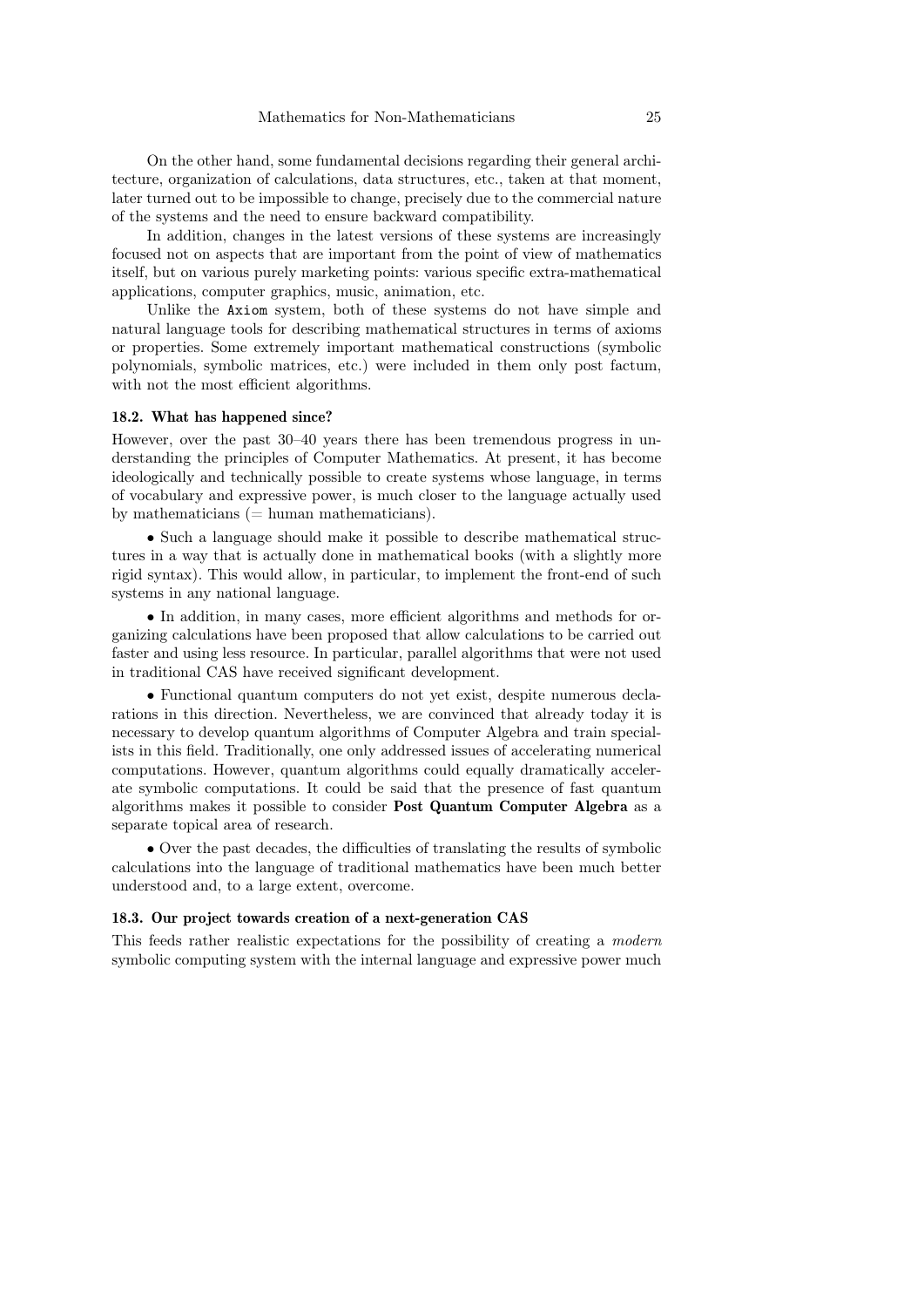closer to the traditional mathematical language. The results of computation in such a system would be much easier to interpret in traditional mathematical terms. In particular, such a system could easily afford front-end in any natural language, specifically in our case, in English and Russian (and the next option we would consider, is, of course, Chinese).

Such a system could be vertically integrated and, on the one hand, according to the requirements for equipment and user qualifications, accessible even to schoolchildren, and on the other hand, allow very sophisticated mathematical applications that are interesting to professional mathematicians.

In addition to the actual scientific interest, the creation of a system would become an essential element both in scientific research, also outside mathematics, and would be of great importance for mathematical education at various levels.

Preferably, such a system should be open (open-source), with a clear separation of the core, libraries of algorithms, supporting various areas of modern pure and applied mathematics, a developed data type system that allows, at the language level, to construct objects of new types using language constructs as close as possible to the language of modern mathematics, as well as various interfaces with the ability to modify parts of the code by a qualified user.

We have started to work towards creating front-end software that would provide support for cloud computing, parallelisation of algorithms, as well as interfaces for interacting with other Computer Algebra Systems, such as Mathematica, Maple, Wolfram Alpha and others.

We would have in mind the availability of such a system for use at all levels of mathematical education in Russia and, potentially, in other countries, from secondary schools to the training of professional mathematicians.

In a sense, the newest and least technologically developed here would be precisely the intermediate level, i.e. teaching mathematics to non-mathematicians: both engineers, physicists, chemists, biologists, and representatives of economic disciplines, and humanities

In cooperation with the colleagues from St. Petersburg, Moscow, Dubna and Canada we have started preliminary planning and research towards developing such a system. Our initial ambition is to create a Computer Mathematics Lab at the Department of Mathematics and Computer Science of the St Petersburg State University primarily dedicated to the development of the architecture, and preliminary design of such a system, and the study of various related scientific, technological, and educational issues.

Of course, an actual creation of such fully functional CAS along these lines would be an extremely ambitious project, that would require coordinated effort of dozens of people, both mathematicians, and computer scientists, over many years.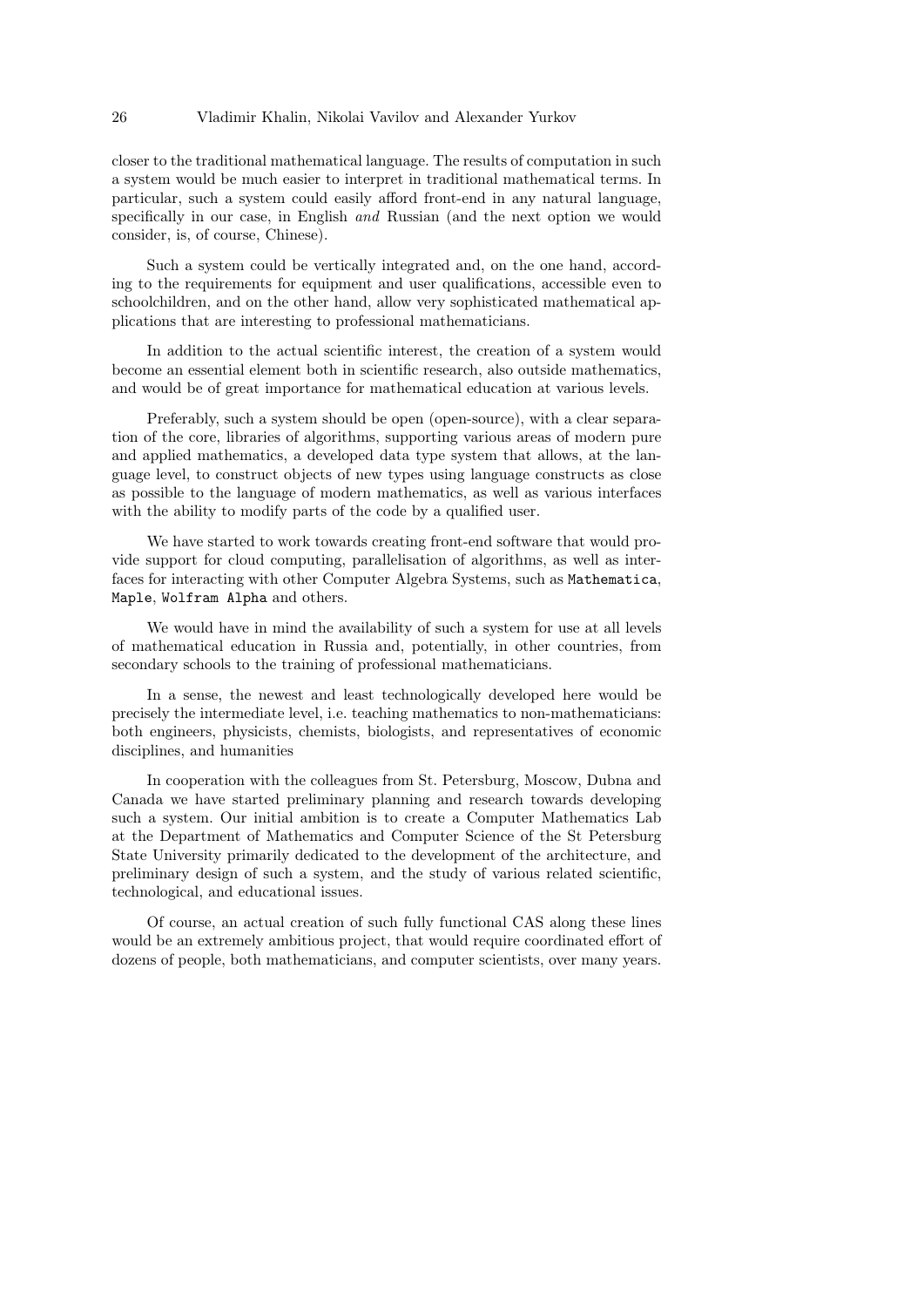# Acknowledgements

A major inspiration for us were numerous discussions with Sergei Pozdniakov and Alexei Semenov on the educational aspects of this work, and with Arsen Khvedelidze, Alexei Semenov, Alexander Tiskin and Nikolai Vasiliev on the current state and prospects of Computer Mathematics in general, and specifically of various aspects of symbolic computation. We thank Vladimir Kondratiev for his valuable technical support. Also, we thank Grigory Fridman, Boris Kunyavski and Alexander Merkurjev for very careful reading of our original manuscript and important corrections.

# A tribute

In the previous list of acknowledgements, two key persons are missing. Over the last two years, we lost two great masters, Oleg Ivanov, who was instrumental in advancing computers into mathematical education, and Vladimir Gerdt, who was maybe the most knowledgeable expert in all aspects of computer mathematics and its applications. We very much miss them, their keen judgement and advice.

# References

- <span id="page-26-7"></span>[1] D. H. Bailey, J. M. Borwein, Experimental mathematics: examples, methods and implications, Notices Amer. Math. Soc.,52 (2005), no. 5, 502–514.
- <span id="page-26-5"></span>[2] D. H. Bailey, J. M. Borwein, P. B. Borwein, S. Plouffe, The quest for Pi. Math. Intelligencer, 19 (1997), no. 1, 50–57.
- <span id="page-26-6"></span>[3] D. Bailey, P. Borwein, D. Plouffe, On the rapid computation of various polylogarithmic constants. Math. Comput., 66 (1997), no. 218, 903–913.
- <span id="page-26-0"></span>[4] H. Bass, Mathematics, mathematicians, and mathematics education. Bull. Amer. Math. Soc., New Ser. 42 (2005), no. 4, 417–430.
- <span id="page-26-4"></span>[5] B. C. Berndt, S. Bhargava, Ramanujan for low-brows, Amer. Math. Monthly, 100 (1993), 644–656.
- <span id="page-26-1"></span>[6] A. V. Borovik, Calling a spade a spade: Mathematics in the new pattern of division of labour, In Mathematical Cultures: The London Meetings 2012–14 (B. Larvor, ed.). Trends in the History of Science. Springer, 2016, 347–374. ISBN 978-3-319-28580-1. DOI 10.1007/978-3-319-28582-5\_20.
- <span id="page-26-2"></span>[7] A. V. Borovik, Mathematics for makers and mathematics for users, In Humanizing Mathematics and its Philosophy: Essays Celebrating the 90th Birthday of Reuben Hersh (B. Sriraman ed.), Birkhauser, 2017, 309–327. DOI 10.1007/978-3-319-61231- 7\_22. ISBN 978-3-319-61231-7.
- <span id="page-26-3"></span>[8] A. Borovik, A mathematician's view of the unreasonable ineffectiveness of mathematics in biology. Biosystems, 205 (July 2021), 104410, https://doi.org/ 10.1016/j.biosystems.2021.104410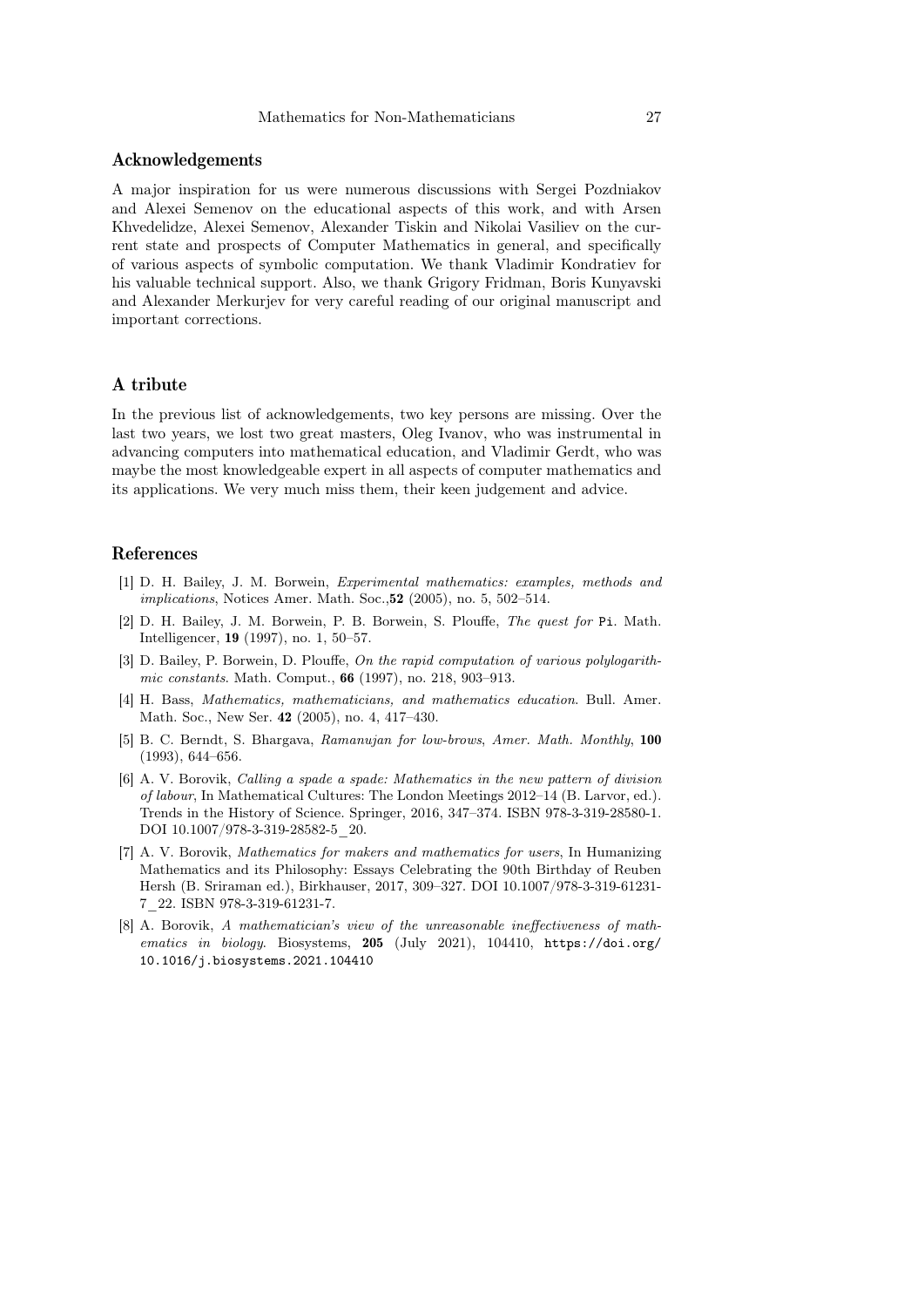- <span id="page-27-9"></span>[9] J. M. Borwein, Implications of experimental mathematics for the philosophy of mathematics. In Proof and Other Dilemmas: Mathematics and Philosophy. Providence, RI: Amer. Math. Soc., 33–61, 2008.
- <span id="page-27-14"></span>[10] D. Borwein, J. M. Borwein, Some remarkable properties of sinc and related integrals, The Ramanujan Journal, 5 (2001), no. 1, 73–89.
- <span id="page-27-13"></span>[11] N. Bourbaki, Éléments de mathématique. Tous les 28 tomes, y compris le dernier tome Topologie Algébrique Chapitre 1–4. 2017, Berlin: Springer, 7902p., ISBN 978- 3-662-53102-0/pbk.
- <span id="page-27-1"></span>[12] D. M. Bressoud, Is the sky still falling? Notices Amer. Math. Soc. 56 (2009), no. 1, 20–25.
- <span id="page-27-15"></span>[13] A. D. Burazin, V. Jungić, M. Lovric, A cultural challenge: teaching mathematics to non-mathematicians. Maple Trans. 1 (July 2021), no. 1, Article 14144, 11p. https://doi.org/10.5206/mt.v1i1.14144
- <span id="page-27-6"></span>[14] J. Dieudonné, Should We Teach "Modern" Mathematics? American Scientist, January-February 61 (1973), no. 1, 16–19.
- <span id="page-27-12"></span>[15] N. D. Elkies,  $On A^4 + B^4 + C^4 = D^4$ . Math. Comput., 51 (1988), 825-835.
- <span id="page-27-0"></span>[16] S. A. Garfunkel, G. S. Young, The sky is falling. Notices Amer. Math. Soc. 45 (1998), no. 2, 256–257.
- <span id="page-27-7"></span>[17] A. Grothendieck, Recoltes et semailles. Réflexions et témoignage  $sur$  un passé de mathématicien<sup>[10](#page-27-17)</sup>. 1986, 929p. https://jmrlivres. files.wordpress.com/2009/11/recoltes-et-semailles.pdf
- <span id="page-27-2"></span>[18] G. H. Hardy, A mathematician's apology. With a foreword by C. P. Snow. Reprint of the 1992 edition. Canto Classics. Cambridge: Cambridge University Press (ISBN 978-1-107-60463-6/pbk). 2012, 153p.
- <span id="page-27-11"></span>[19] O. A. Ivanov, G. M. Fridman, Discrete Mathematics and Programming in Wolfram Mathematica, Piter Publishers: St Petersburg, 2019, 349p. (in Russian).
- <span id="page-27-10"></span>[20] A. Jaffe, F. Quinn, Theoretical mathematics: toward a cultural synthesis of mathematics and theoretical physics, Bull. Amer. Math. Soc. (N.S.), 29 (1993), no. 1, pp. 1–13; doi: 10.1090/S0273-0979-1993-00413-0
- <span id="page-27-16"></span>[21] V. Jungić, A. Burazin, On experimental mathematics and mathematics education. Amer. Math. Monthly, 128 (2021), no. 9, 832–844.
- <span id="page-27-8"></span>[22] F. Klein, Elementarmathematik vom höheren Standpunkte aus. Erster Band: Arithmetik. Algebra. Analysis. Berlin: Verlag von Julius Springer, 1933. Nachdruck 1968, 309S.
- <span id="page-27-4"></span>[23] N. N. Konstantinov, A. L. Semenov, Productive education in the mathematical school.  $Chebyshevski\check{i} Soornik, 22 (2021), no. 1 (77), 413–446 (in Russian).$
- <span id="page-27-5"></span>[24] H. Lebesgue, La mesure des grandeurs. Nouveau tirage. Paris: Librairie Scientifique et Technique Albert Blanchard. 1975, 184p.
- <span id="page-27-3"></span>[25] Yu. Manin, Mathematics as metaphor. (Selected Essays, with Foreword by F. Dyson). Providence, RI: American Mathematical Society, 2021.

<span id="page-27-17"></span><sup>&</sup>lt;sup>10</sup>This text was never officially published in French, but there are Russian and Japanese translations, published in 2002 and 2015, respectively.